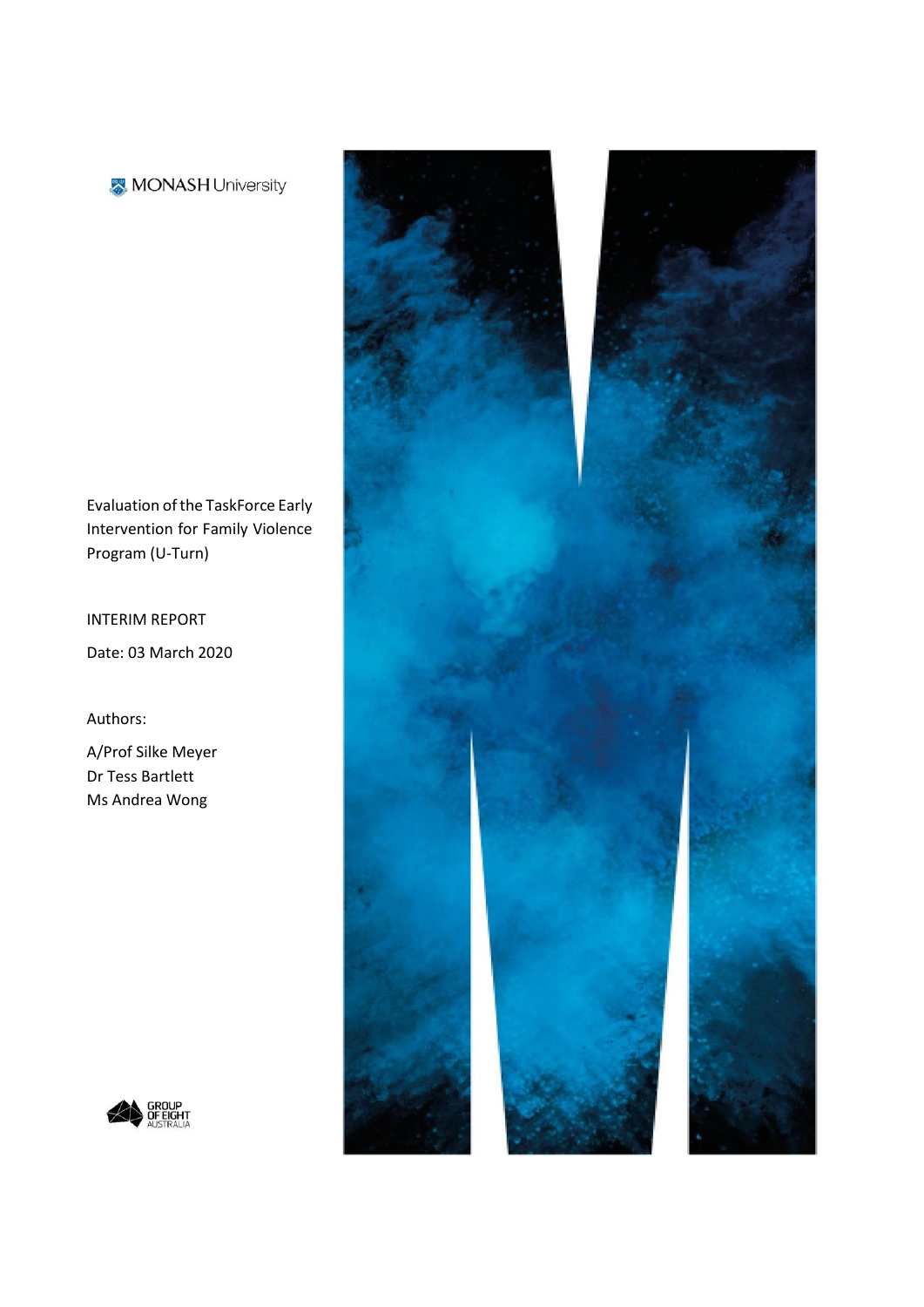# **Contents**

|    | i.               | <b>Tables</b>  |                                                        | $\overline{2}$ |
|----|------------------|----------------|--------------------------------------------------------|----------------|
|    | ii.              | <b>Figures</b> |                                                        | $\overline{2}$ |
|    | iii.             |                | Abbreviations and acronyms                             | 3              |
|    | iv.              |                | <b>Evaluation Team</b>                                 | 4              |
|    | ۷.               |                | Acknowledgements                                       | 4              |
|    | vi.              |                | Acknowledgement of Country                             | 4              |
| 1. |                  | Background     |                                                        | 5              |
| 2. |                  |                | <b>Evaluation Methodology</b>                          | 5              |
|    | 2.1              |                | Evaluation approach and deliverables                   | 5              |
|    | $2.2\phantom{0}$ |                | Research questions                                     | 6              |
|    | 2.3              |                | Data collection                                        | 6              |
|    |                  | 2.3.1          | Surveys                                                | 6              |
|    |                  | 2.3.1.1        | Levels of psychological distress (Kessler-10 scale)    | $\overline{7}$ |
|    |                  | 2.3.1.2        | Mothers' experiences of violence and abuse             | $\overline{7}$ |
|    |                  | 2.3.2          | Observations                                           | 7              |
|    |                  | 2.3.3          | Interviews                                             | 8              |
|    |                  | 2.3.4          | Focus groups                                           | 9              |
|    | 2.4              |                | Participants                                           | 9              |
|    |                  | 2.4.1          | Eligibility                                            | 9              |
|    |                  | 2.4.2          | U-Turn participants and women                          | 9              |
|    |                  | 2.4.3          | Affected family members                                | 12             |
|    |                  | 2.4.4          | Key stakeholders                                       | 12             |
|    | 2.5              |                | Limitations                                            | 12             |
| 3. |                  |                | Preliminary Findings Quantitative Data Analysis        | 13             |
|    | 3.1              |                | Psychological distress in U-Turn participants and AFMs | 13             |
|    | 3.2              |                | Change in psychological distress among women and men   | 13             |
|    | 3.3              |                | Change in women's experiences of violence and abuse    | 14             |
|    | 3.4              |                | Overview                                               | 15             |
| 4. |                  |                | Preliminary Findings Qualitative Data Analysis         | 15             |
|    | 4.1              |                | U-Turn Participants and AFMs                           | 15             |
|    | 4.2              |                | Focus group findings                                   | 16             |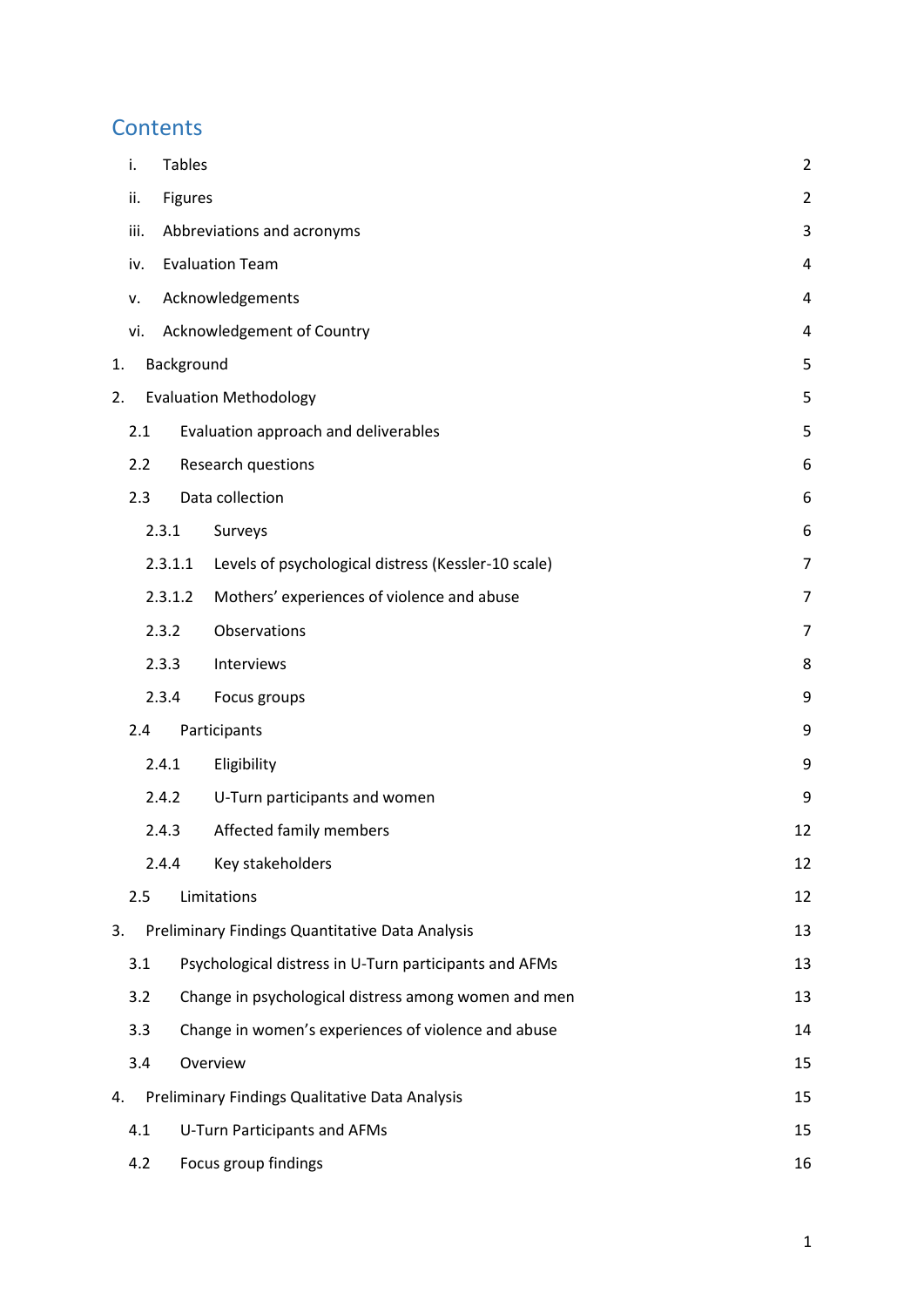|    | 4.2.1      | The need for a combined approach to comorbid use of family violence and problematic<br>alcohol and/ or other drug use | 17 |
|----|------------|-----------------------------------------------------------------------------------------------------------------------|----|
|    | 4.2.1.1    | Perceived benefits of combining interventions                                                                         | 17 |
|    | 4.2.1.2    | Perceived challenges associated with combining interventions                                                          | 18 |
|    | 4.2.2      | The timing of funding and trialling combined group-based interventions                                                | 18 |
|    | 4.2.3      | Key considerations (or ingredients) when combing interventions                                                        | 19 |
|    | 4.2.3.1    | Theoretical framework/ underpinnings                                                                                  | 19 |
|    | 4.2.3.2    | FV-informed risk assessment                                                                                           | 20 |
|    | 4.2.3.3    | Feedback loop                                                                                                         | 20 |
|    | 4.2.3.4    | Program content                                                                                                       | 20 |
|    | 4.2.3.5    | Facilitators                                                                                                          | 21 |
|    | 4.2.4      | The role of partner/ family safety contact in combined interventions                                                  | 21 |
|    | 4.2.5      | Situating combined interventions in different service sectors                                                         | 23 |
|    | 4.2.6      | Offering combined interventions in residential AOD treatment                                                          | 24 |
|    | 4.2.7      | Voluntary versus mandatory program referral and participation                                                         | 24 |
|    | 4.3        | Summary                                                                                                               | 24 |
| 5. |            | <b>Evaluation Progress Update</b>                                                                                     | 25 |
| 6. | References |                                                                                                                       | 26 |

# <span id="page-2-0"></span>i. Tables

| Table 1 Descriptive statistics of demographic characteristics for women and men |             |  |  |
|---------------------------------------------------------------------------------|-------------|--|--|
|                                                                                 | ii. Figures |  |  |

<span id="page-2-1"></span>

| Figure 1 Psychological Distress (K10) Scores among women and men Wave 1 vs. Wave 2 |  |
|------------------------------------------------------------------------------------|--|
| Figure 2 Women's Experiences of Violence and Abuse Wave 1 vs. Wave 2               |  |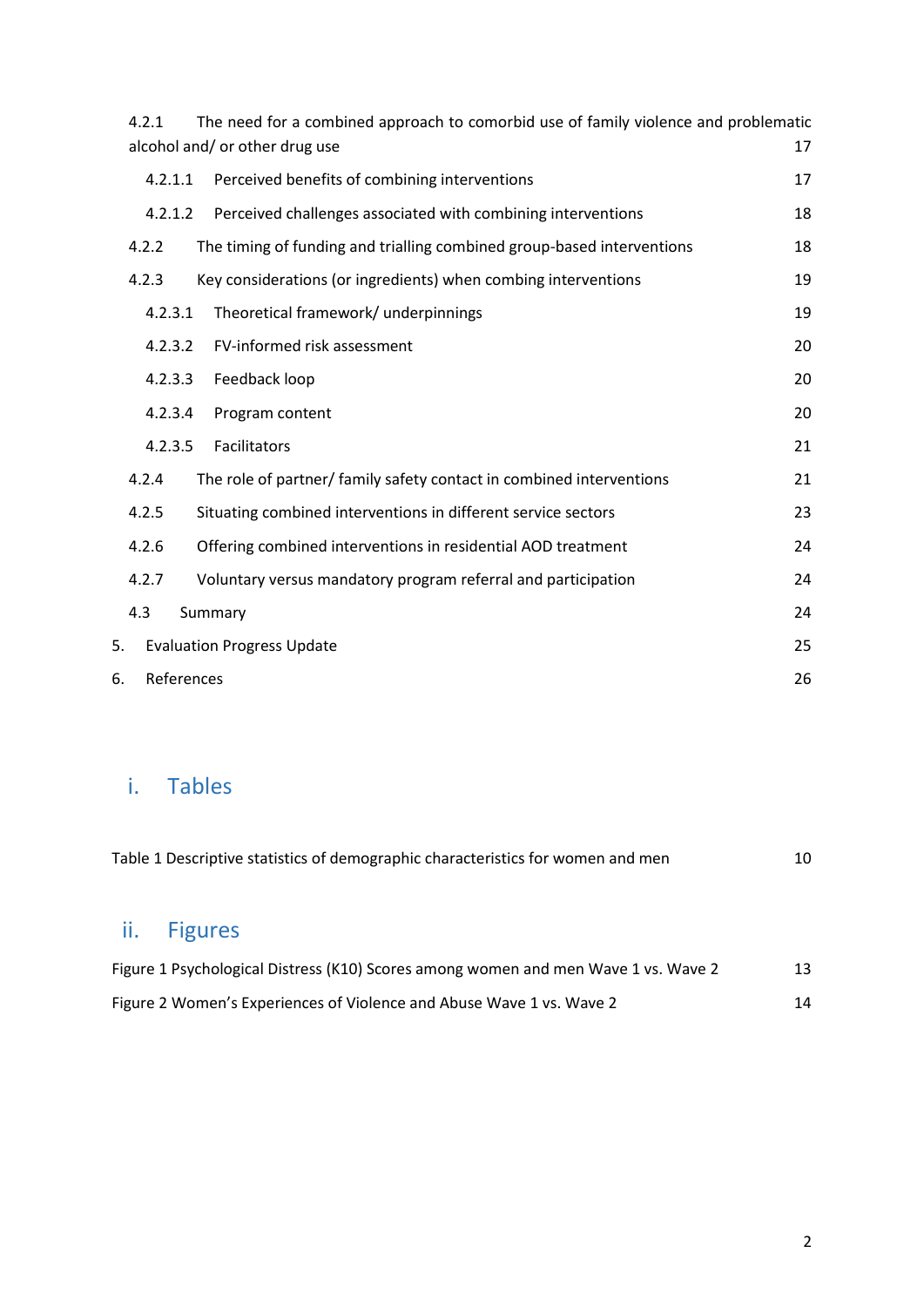<span id="page-3-0"></span>

| K10           | Levels of psychological distress (Kessler-10 scale)                   |
|---------------|-----------------------------------------------------------------------|
| AOD           | Alcohol and Other Drugs                                               |
| <b>AFM</b>    | <b>Affected Family Member</b>                                         |
| <b>BIP</b>    | <b>Batterer Intervention Programs</b>                                 |
| <b>AUDIT</b>  | Alcohol Use Disorders Identification Test                             |
| <b>DUDIT</b>  | Drug Use Disorders Identification Test                                |
| <b>DV</b>     | <b>Domestic Violence</b>                                              |
| <b>DFV</b>    | Domestic and Family Violence                                          |
| FV            | <b>Family Violence</b>                                                |
| <b>FVIO</b>   | Family Violence Intervention Order                                    |
| <b>IPV</b>    | <b>Intimate Partner Violence</b>                                      |
| <b>MARAM</b>  | Family Violence Multi-Agency Risk Assessment and Management Framework |
| <b>MBCP</b>   | Men's Behaviour Change Program                                        |
| <b>MGFVPC</b> | Monash Gender and Family Violence Prevention Centre                   |
| <b>RCFV</b>   | Royal Commission into Family Violence                                 |
| U-Turn        | Early Intervention for Family Violence program                        |
| Wave 1        | Intake data                                                           |
| Wave 2        | Exit data                                                             |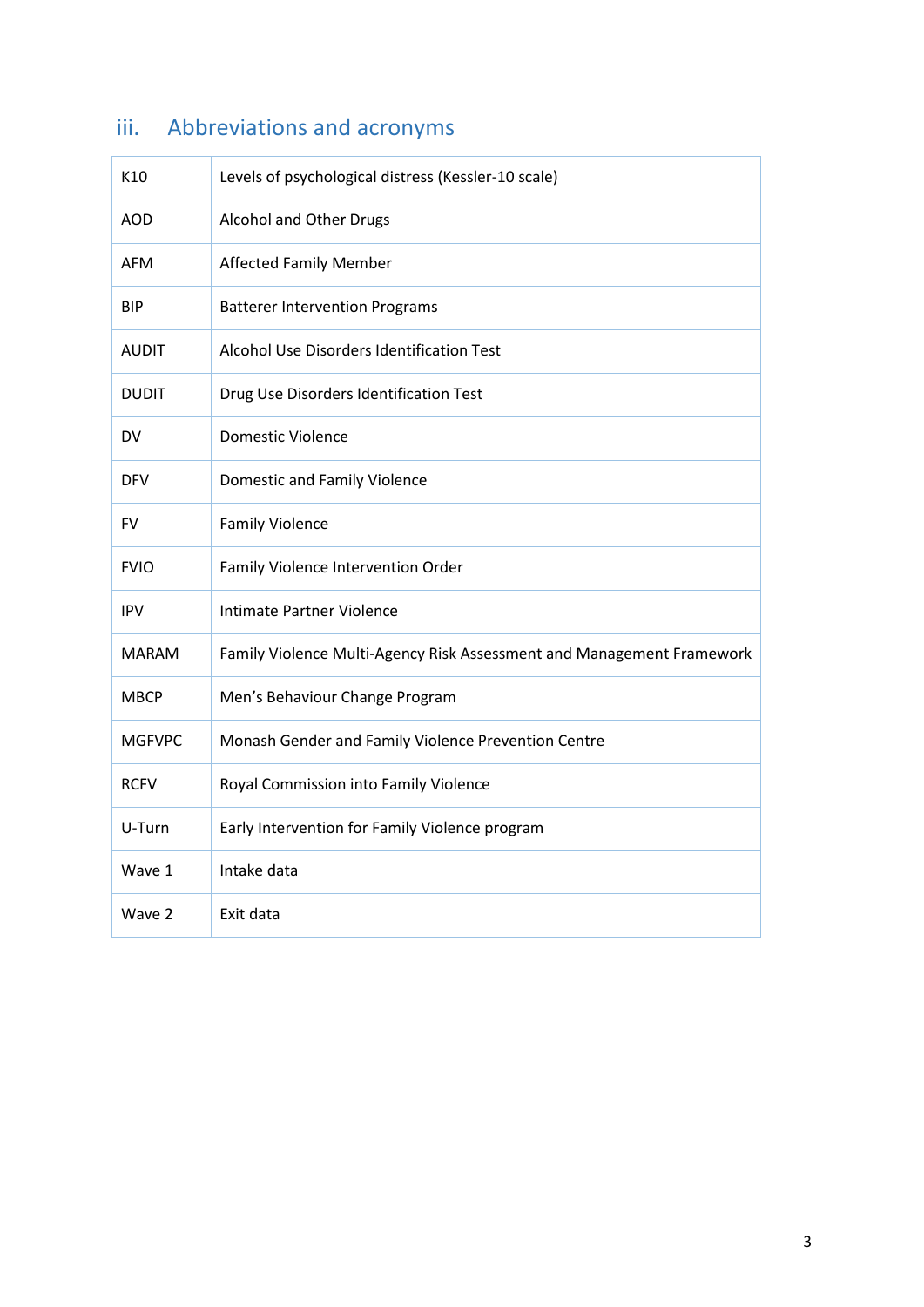## <span id="page-4-0"></span>iv. Evaluation Team

**Associate Professor Silke Meyer,** Associate Professor of Criminology, Monash University, School of Social Sciences, Criminology

**Professor Jude McCulloch,** Professor of Criminology, Director of the Monash Gender and Family Violence Prevention Centre

**Professor JaneMaree Maher,** Director of Centre for Women's Studies and Gender Research, Deputy Director of the Monash Gender and Family Violence Prevention Centre

**Dr Kate Fitz-Gibbon,** Senior Lecturer, Monash University, School of Social Sciences, Criminology

**Dr Tess Bartlett,** Research Fellow, School of Social Sciences, Monash Gender and Family Violence Prevention Centre

## <span id="page-4-1"></span>v. Acknowledgements

The Monash Gender and Family Violence Prevention Centre research team gratefully acknowledges the financial and in-kind support it has received from TaskForce towards this evaluation, including ongoing input into shaping this research and TaskForce's ongoing support in relation to participant recruitment and data collection. We further acknowledge the valuable contributions of program participants, affected family members and key stakeholders who participated in this research.

# <span id="page-4-2"></span>vi. Acknowledgement of Country

We acknowledge the Traditional Owners of the lands on which we meet and conduct our research, and recognise that these lands have always been places of learning. We pay respect to their Elders – past, present and emerging – and acknowledge the important role Aboriginal and Torres Strait Islander people continue to play in responding to domestic and family violence.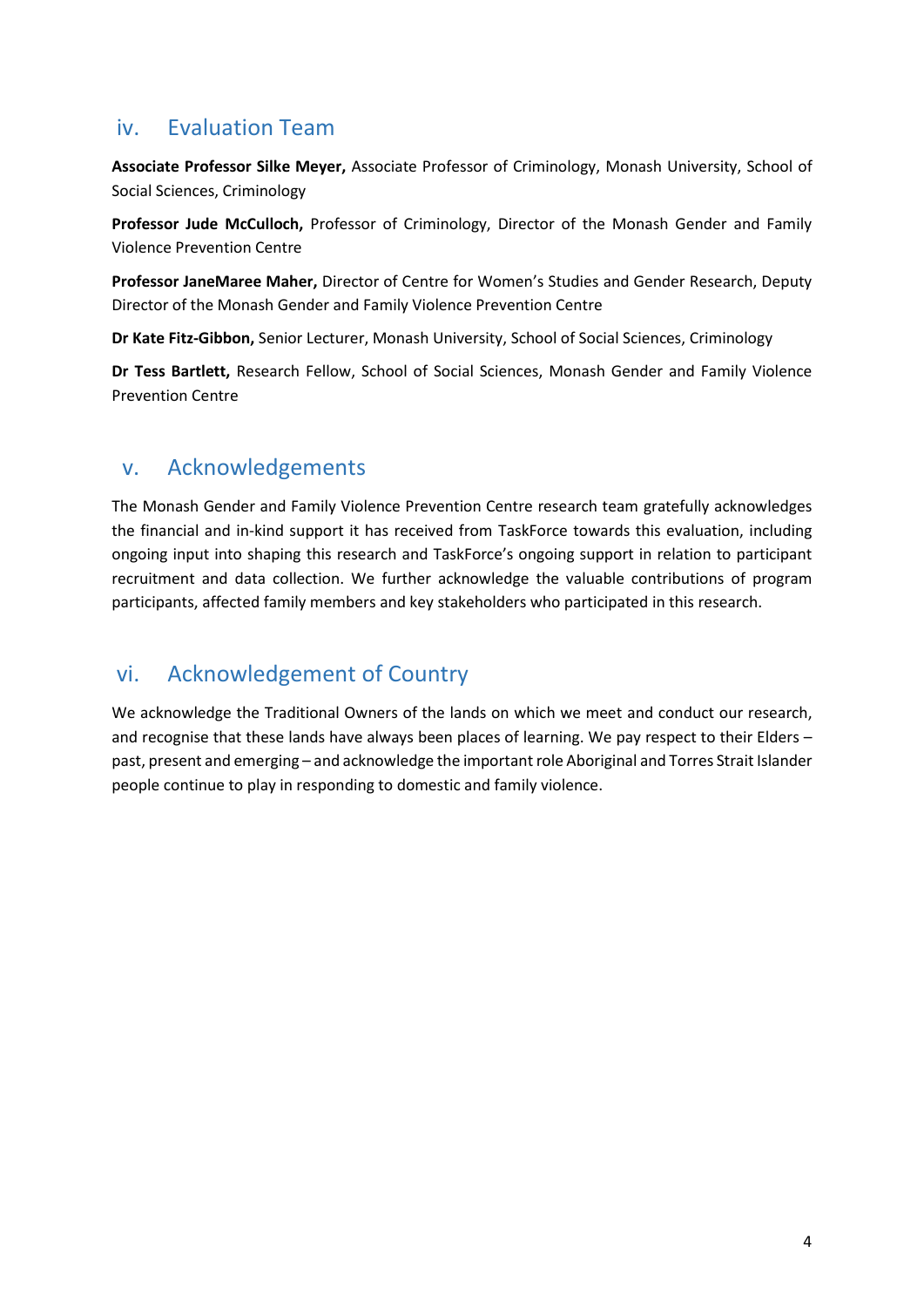# <span id="page-5-0"></span>1. Background

TaskForce has designed and is currently delivering Victoria's first early intervention program (U-Turn) focused on the intersection of family violence (FV) and problematic alcohol and other drug (AOD) use for men who are potential perpetrators and who are respondents on Family Violence Intervention Orders (FVIO) in the civil space. TaskForce is running four twelve-week group-based programs throughout 2019 and 2020 for up to fourteen men per group who are recent respondents to FVIOs, who are assessed as 'group-ready', and who experience problematic AOD use issues. Participants will are being referred from Moorabbin Justice Centre, with completion of the early intervention program a condition on their FVIO.

Prior to program entry, participants are being assessed for risk and eligibility. Those who are ineligible for this intervention group are being referred into more suitable programs. Following assessment, participants join a three-week orientation group prior to commencing the 12-week group-based intervention program. Topics to be covered include harm reduction, the relationship between AOD and FV, the gendered nature of FV, the impacts of violence on women, children and the community, respectful communication (post-separation), emotional regulation and basic legal education (with regard to understanding and complying with FVIOs including any possible variations to the FVIO).

Informed by feminist theory and behaviour change and AOD harm minimisation principles, U-Turn ensures that men are visible and accountable for their actions, and that women and families are kept safe.

# <span id="page-5-1"></span>2. Evaluation Methodology

The Monash Gender and Family Violence Prevention Centre (MGFVPC) has been contracted by TaskForce to undertake the evaluation of four rounds of the U-Turn program between February 2019 and February 2021.

# <span id="page-5-2"></span>2.1 Evaluation approach and deliverables

This section outlines the evaluation questions, data collection process, and the participants. Wider demographics represent Round 1 and Round 2 participants of the 2019 Victorian pilot of the U-Turn program and include those participants at the beginning (Wave 1) and conclusion (Wave 2) of the program. Program rounds 3 and 4 are due to start in March and are discussed further in the 'Progress Update'.

The valuation examines the suitability and effectiveness of the U-Turn program, a combined AOD and FV intervention delivered by TaskForce aimed at preventing subsequent violence, including breaches of FVIOs. The broad approach to the evaluation is to gather information on the effectiveness of the program using surveys, interviews, and focus groups. Quantitative data is collected from program participants and affected family members (AFMs) at the time of men's program entry (Wave 1) and exit (Wave 2). In addition, a qualitative interview component is conducted with participants of the U-Turn program and AFMs at Wave 2. Further, qualitative feedback has been captured from key stakeholders in justice, mental health, FV and AOD services to examine the need for combined interventions in the FV and AOD space along with key benefits and challenges to consider when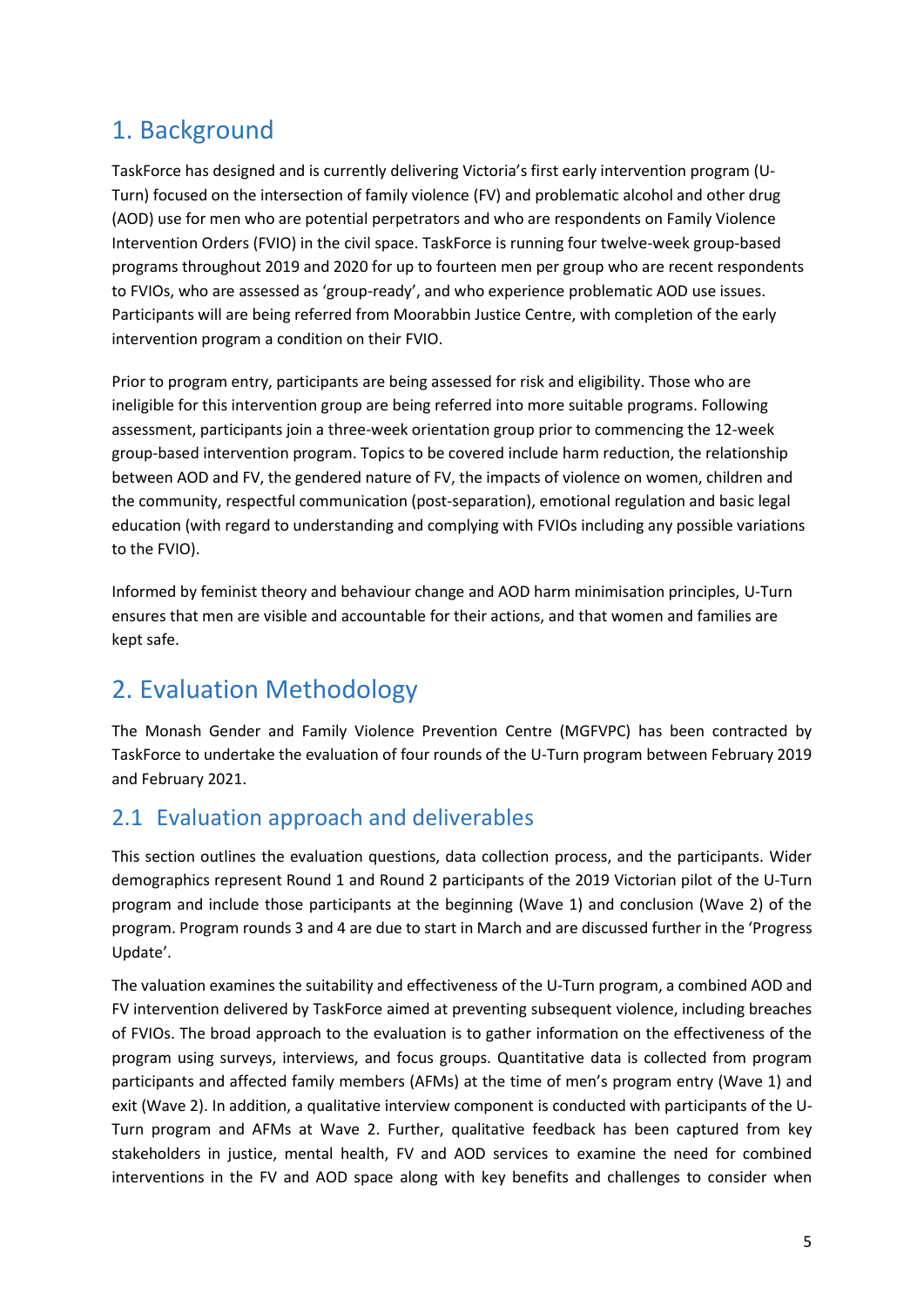combining such interventions. Evaluation data collection commenced in June 2019 and is ongoing until the conclusion of group 4.

# <span id="page-6-0"></span>2.2 Research questions

This evaluation draws on the following research questions:

- a) What is the need for combined interventions?
- b) What are some of the perceived benefits of combined interventions?
- c) What are some of the challenges in delivering combined interventions?
- d) Do combined interventions increase family safety?
- e) Do combined interventions assist men to manage their AOD use and behaviour change in relation to FV?
- f) Do combined interventions keep men who are subject to FVIOs out of the criminal justice system?

# <span id="page-6-1"></span>2.3 Data collection

Several data sources are being used throughout the life of the project. Data collection instruments fall under the following categories:

- Surveys,
- Group observations,
- Interviews,
- Focus groups.

### <span id="page-6-2"></span>2.3.1 Surveys

A range of measures were administered to group 1 and 2 participants of the U-Turn program at Wave 1 between  $17<sup>th</sup>$  October 2019 and  $19<sup>th</sup>$  February 2020. Data collection with groups 3 and 4 is yet to commence. Measures include scales on *levels of psychological distress (K10),* and *AOD intake assessments,* administered by TaskForce staff as part of the intake assessment. Where U-Turn participants provided written consent for their intake assessment data to be used for evaluation purposes, this data has been passed on to the MGFVPC team and has been incorporated in the data analysis*.* K10 measures are also administered at Wave 2 along with the follow up/exit interview conducted with group participants. All exit interviews are conducted at TaskForce with support services on hand to minimise any effects that may arise during the course of data collection. AFM surveys and interviews were conducted over the phone. Here, the researcher checked in with the participant and asked whether each research participant would like to receive a follow up support call from the family safety contact worker.

Group 1 and 2 surveys with AFMs took place between  $30<sup>th</sup>$  August and  $13<sup>th</sup>$  December 2019. Wave 1 surveys were administered around week 2 of the U-Turn program and Wave 2 surveys occurred at, or near, the completion of the program. This survey included a series of questions about AFM's experiences of FV to examine improvement over the course of men's participation in U-Turn. The specific measures administered to AFMs included *respectful communication, experiences of violence,*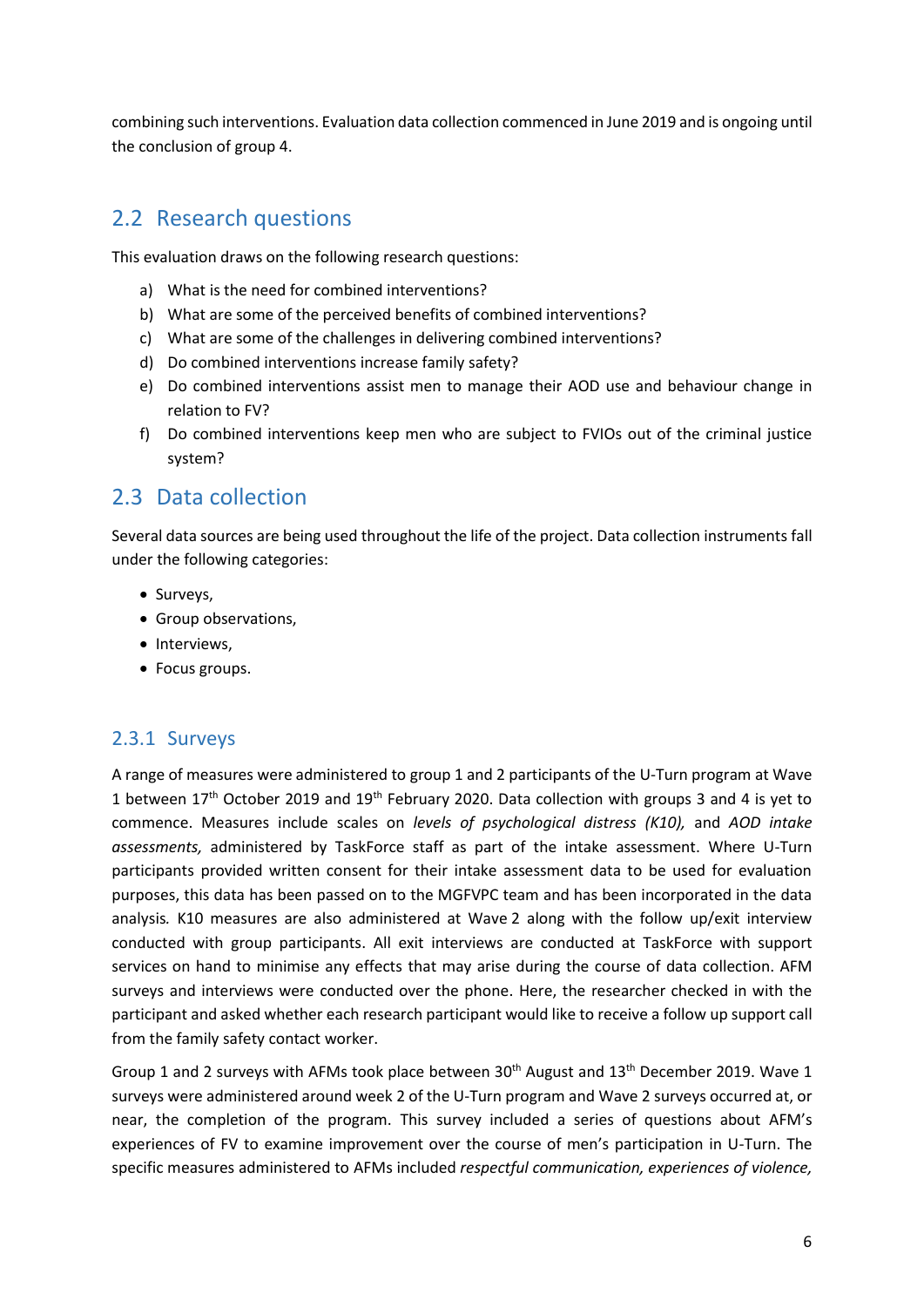*abuse and harassment, how often their child[ren] witnessed these incidents, shared parenting, and levels of psychological distress (K10)*. A second brief follow up interview will be conducted with AFMs who consented to Wave 3 data collection at the time of their Wave 2 involvement. The same points of data collection will apply to groups 3 and 4 of the currently funded U-Turn trial.

### <span id="page-7-0"></span>2.3.1.1 Levels of psychological distress (Kessler-10 scale)

The 10-item Kessler-10 (K10) scale is a global scale that was used to calculate levels of psychological distress in mothers and fathers. The purpose was to examine change in levels of psychological distress (K10 scores) in both mothers and fathers across the 12-week intervention.

### <span id="page-7-1"></span>2.3.1.2 Mothers' experiences of violence and abuse

#### **Respectful Communication**

Mothers' experiences of respectful communication in their relationship with fathers was measured using a 5-item questionnaire at the beginning and conclusion of the U-Turn program. Each item was rated on a 5-point Likert-type scale (1 = *never* to 5 = *always*).

#### **Expanded Space for Action**

Mothers' experiences of controlling and coercive behaviour by fathers was assessed using 12-item questionnaire. Each item was rated on a 5-point Likert-type scale (1 = *never* to 5 = *always*).

#### **Safety and Freedom from Violence and Abuse**

Mothers were asked questions around their experiences of harassment and other abusive acts (7 items), and physical and sexual violence (7 items). Each item was rated on a Likert-type scale ( $1 =$ *never* to 5 = *always*).

#### **Shared Parenting**

In situations where fathers maintained contact with their child[ren], mothers were asked questions around shared parenting using a 5-item questionnaire. Each item was rated on a 5-point Likert-type scale (1 = *never* to 5 = *always*).

### <span id="page-7-2"></span>2.3.2 Observations

The research team observed each program group at three points: beginning, middle and end. This method was used in order to gain insight into program content and how the U-Turn program was being facilitated. Observations assisted the research team in asking targeted questions around program content and experiences regarding its applicability during men's exit interviews. Observations of the first group of U-Turn were discussed with facilitators after attending individual sessions to provide feedback and inform further delivery of the program.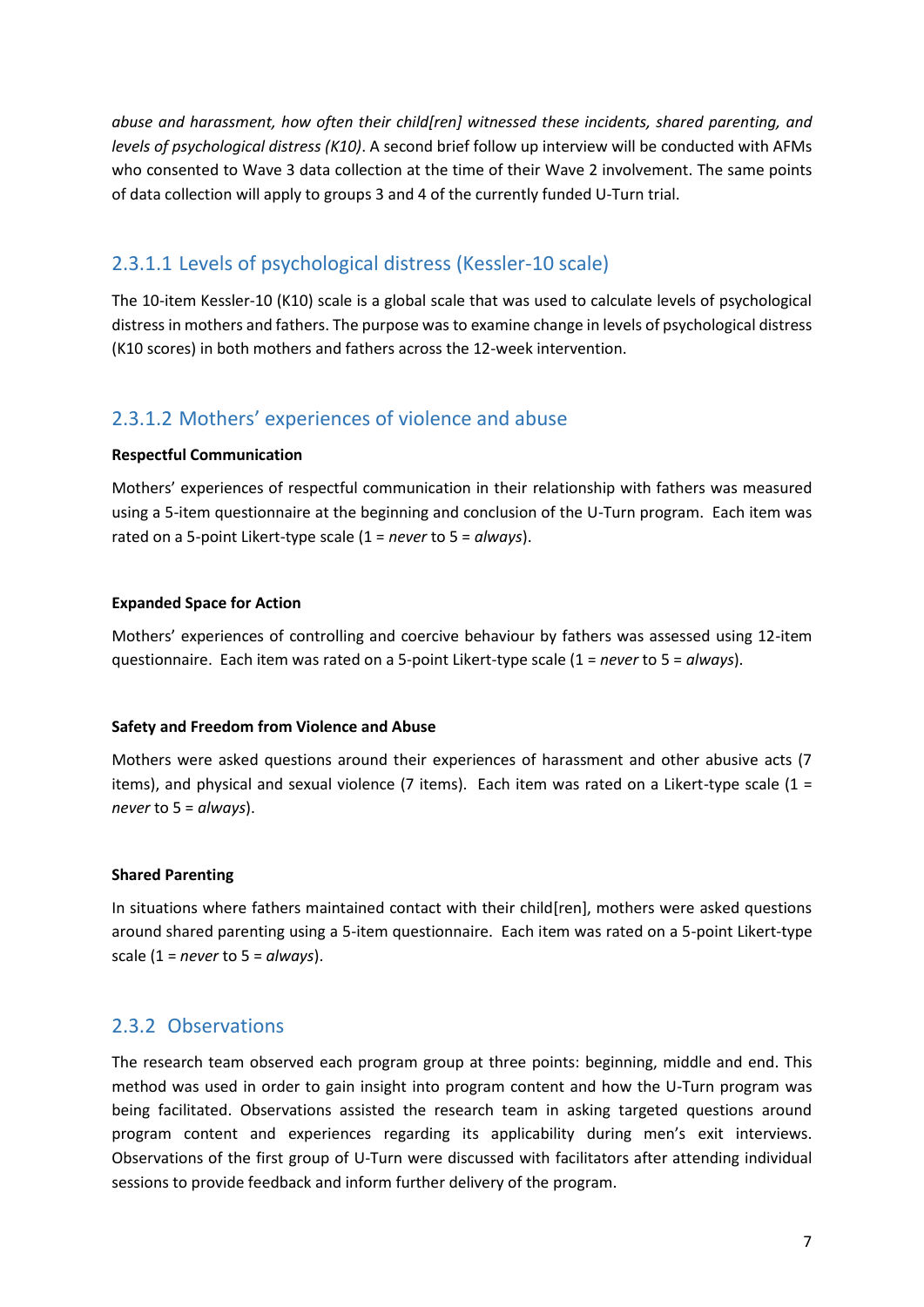### <span id="page-8-0"></span>2.3.3 Interviews

This project utilised semi-structured interviews with participants of the U-Turn program, AFMs, and key stakeholders. All interviews were audio recorded and transcribed using Smartdocs, a transcription service within Australia.

Interviews with U-Turn participants of groups 1 and 2 were administered by the research team at Wave 2 between 10<sup>th</sup> October and 13<sup>th</sup> December 2019 and were conducted at TaskForce. Interviews with male participants were designed to canvass the experiences of participants who were asked a series of questions about FV, AOD use, individual wellbeing, and to provide any feedback relating to the program, including its content, facilitation and impact.

AFM interviews for groups 1 and 2 were conducted via telephone between  $11<sup>th</sup>$  October and  $13<sup>th</sup>$ December 2019 around the time of program completion and included questions about relationship status and living arrangements, the protection order, (ex)partner's AOD use, wellbeing, whether/ how things may have improved for themselves and their family (if relevant) since their (ex)partner or other family member's participation in the U-Turn program, feedback about the U-Turn program, and key hopes and expectations for the future.

Initially the aim was to administer only wave 2 surveys with AFMs to supplement men's survey responses around use of violence at program intake and exit. After ongoing consultation with U-Turn facilitators in the leadup to group 1 program commencement, the evaluation team and TaskForce agreed to rely on AFM's voices regarding men's abusive behaviours around the time of intake and exit instead. This decision was informed by two key criteria: 1) U-Turn facilitators felt that after conducting the comprehensive intake assessment and building an initial rapport with men around group uptake and engagement, administering a comprehensive suite of FV measures could adversely affect the rapport established between group participants and facilitators; 2) AFMs were seen as the more reliable source to provide an accurate reflection of the level of abusive behaviours present in relevant intimate (ex)partner and family relationships. As a result, men's evaluation data at intake was limited to AOD intake assessment data and AFMs data collection was extended to two waves of data collection, around the time of men's program commencement and program conclusion. AFMs were interviewed at program conclusion, regardless of whether men completed the U-Turn program, as long as AFMs were contactable and continued to agree to evaluation participation at the time of follow up contact.

To honour AFMs increased input into the evaluation, participating women received a \$25 Coles/ Myer voucher at each wave of their participation in data collection.

Stakeholders were given the option of participating in individual telephone interviews if they were unable or unavailable for the focus group. Key stakeholder interviews took place in person or via telephone and asked participants a range of questions based around the research questions including: the need for combined AOD and FV interventions; the challenges and benefits associated with combined interventions; the key requirements in delivery; and challenges associated with referral pathways and information sharing. Interviews were conducted between the 6<sup>th</sup> February and 18<sup>th</sup> February 2020. Interviews were audio recorded and transcribed using Smartdocs transcription service.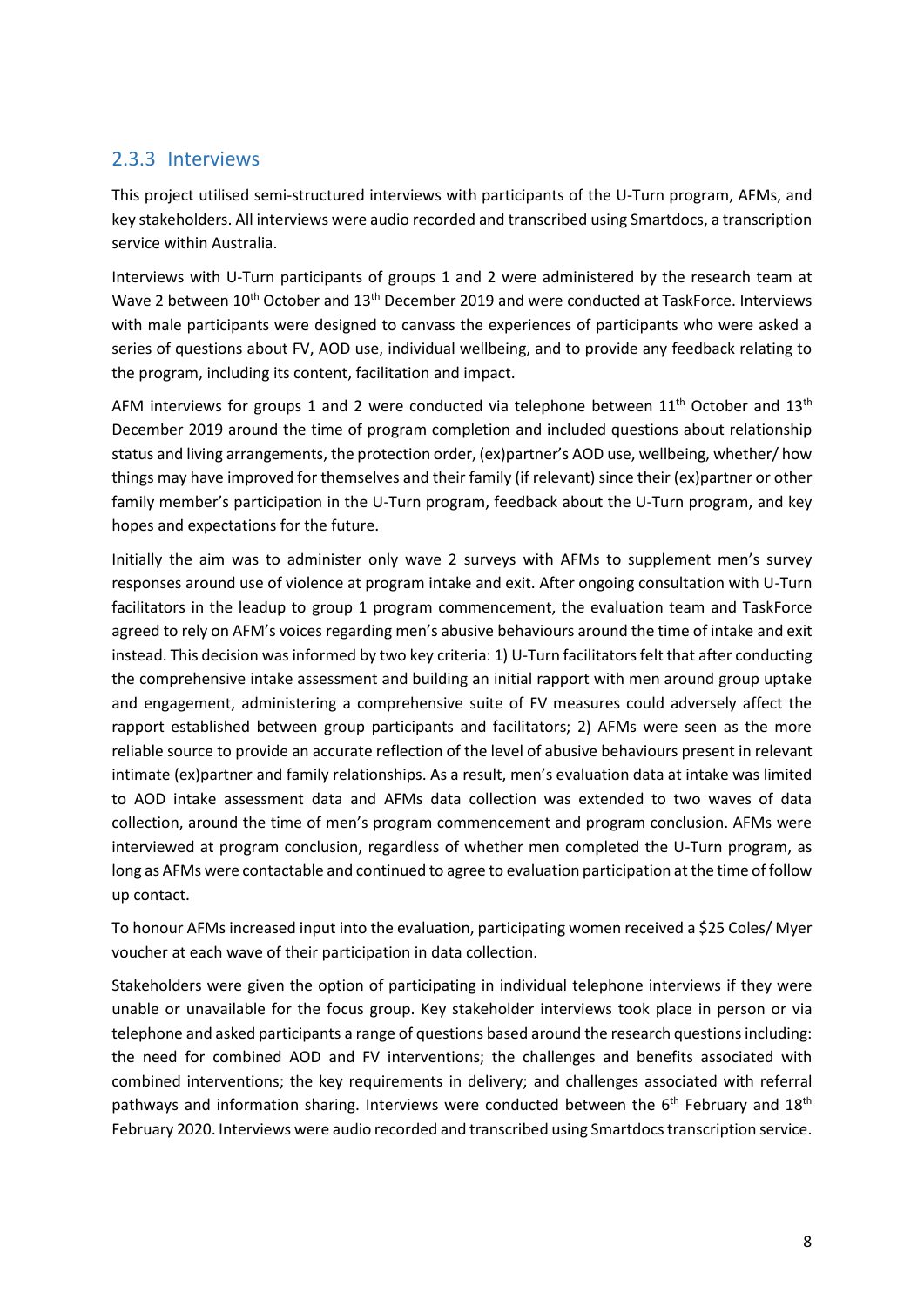#### <span id="page-9-0"></span>2.3.4 Focus groups

One focus group was conducted with key stakeholders on the 6<sup>th</sup> of February 2020. Participants were asked the same questions as key stakeholders who took part in an interview (outlined above). Focus groups ran between 60 and 90 minutes and were audio recorded. These were then transcribed using Smartdocs transcription service.

# <span id="page-9-1"></span>2.4 Participants

### <span id="page-9-2"></span>2.4.1 Eligibility

All men included in the evaluation had received an interim or final FVIO at the time of being referred to the U-Turn program. Respondents were referred by the Moorabbin Magistrates' Court of Victoria to a locally based AOD service provider (TaskForce) as part of their civil court proceedings. To be eligible for a program referral, men had to have problematic substance use identified as part of their FV perpetration. This could range from respondents disclosing a history of substance use in court, court records suggesting a history of substance use based on AOD related offending behaviour or simply having been intoxicated at the time of the most recent FV occurrence that led to a police and court response. As the pilot program under evaluation was designed as an early intervention for FV, respondents were screened for additional risk factors to ensure participants met the criteria for an early intervention from a criminal justice perspective.

### <span id="page-9-3"></span>2.4.2 U-Turn participants and women

A total of 21 men (*n* = 9, group 1, *n* = 12, group 2) who had received a referral to the U-Turn program gave initial consent to participate in the evaluation. Wave 1 (AOD intake) data is available for 19 U-Turn participants. Fourteen U-Turn participants also took part in the data collection for Wave 2 (*n* = 8 in group 1, *n* = 6 in group 2). Along with the Wave 1 and Wave 2 data sources outlined above, men in the first group also completed a Wave 1 and Wave 2 parenting survey as part of a Monash honours student research project.

Demographic information and AOD risk assessment data for U-Turn participants was obtained from intake data files produced by TaskForce. Demographic data relevant to women was obtained from survey questions administered at the beginning of the U-Turn program as part of the Wave 1 telephone survey.

Below Table 1 outlines demographic characteristics of male U-Turn participants and women involved in the study who provided Wave 1 data (*n* = 19 men, *n* = 8 women). Men for whom intake data is not available (*n* = 2) were not included in the analysis. Men were on average 49.77 years of age, with a median of 40.5 years and women were on average 45.1 years of age, with a median of 48.5 years. The average Alcohol Use Disorders Identification Test (AUDIT) score, for alcohol use, was 15.18 which indicates medium risk (close to high risk). The minimum AUDIT score obtainable for participants was 0 with a maximum of 40. Men's scores ranged from 4 to 37. Five men identified use of other drugs; four of these had comorbid AOD use. All five men with other drug use expressed mental health problems including depression and anxiety. Fourteen (out of nineteen) men indicated having a current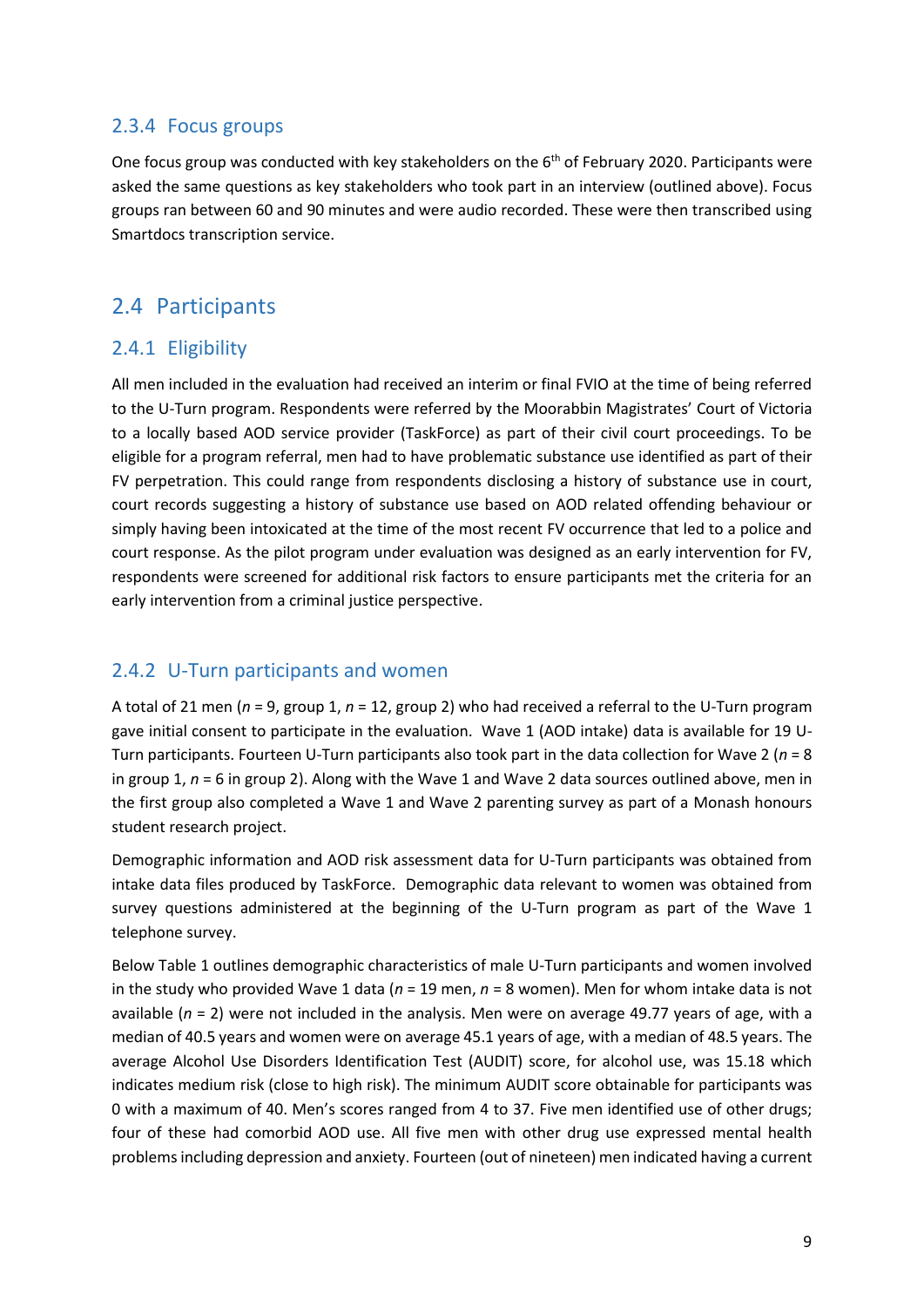mental health issue<sup>1</sup> (although this number is not represented in the table as participants could identify having several mental health issues) and while five indicated having no mental health issues, most reported feeling frustrated and stressed.

|                     |                               | Men(n)              | Women (n) |
|---------------------|-------------------------------|---------------------|-----------|
| Age                 | 18-23 years                   | $n=0$               | $n=1$     |
|                     | 24-29 years                   | $n=1$               | $n=0$     |
|                     | 30-39 years                   | $n=5$               | $n=0$     |
|                     | 40-49 years                   | $n=7$               | $n=3$     |
|                     | 50-59 years                   | $n=2$               | $n=4$     |
|                     | 60 years or older             | $n=1$               | $n=0$     |
|                     | Total                         | $n=16$              | $n=8$     |
|                     |                               | *missing data (n=3) |           |
| <b>Birthplace</b>   | Overseas                      | $n=8$               | $n=5$     |
|                     | Australia                     | $n=8$               | $n=3$     |
|                     | Total                         | $n=16$              |           |
|                     |                               | *missing data (n=3) |           |
| Employment          | Employed                      | $n = 13$            | $n=2$     |
| status              | Unemployed                    | $n=4$               | $n=2$     |
|                     | Student                       | $n=0$               | $n=2$     |
|                     | Home duties                   | $n=0$               | $n=2$     |
|                     | Retired                       | $n=1$               | $n=0$     |
|                     | Total                         | $n=18$              | $n=8$     |
|                     |                               | *missing data (n=1) |           |
| Highest level of    | <b>Upper Secondary School</b> | $*N/A$              | $n=4$     |
| education           | (Years 9-12)                  |                     |           |
| achieved            |                               |                     |           |
|                     | <b>Technical or further</b>   |                     | $n=2$     |
|                     | education course              |                     |           |
|                     |                               |                     | $n=2$     |
|                     | Certificate III and/or        |                     |           |
|                     | Certificate IV                |                     |           |
|                     |                               |                     |           |
|                     | Total                         | $*N/A$              | $n=8$     |
| Past engagement     | Yes                           | $*N/A$              | $n=5$     |
| with support        | No                            |                     | $n=3$     |
| services            |                               |                     |           |
|                     |                               |                     |           |
|                     |                               | $*N/A$              |           |
| Types of support    | Housing                       |                     | $n=2$     |
| service(s) accessed | Family support<br><b>FV</b>   |                     | $n=2$     |
|                     |                               |                     | $n=1$     |
|                     | Mental health                 |                     | $n=2$     |

<span id="page-10-0"></span>*Table 1 Descriptive statistics of demographic characteristics for U-Turn participants (men) and AFMs (women)*

**.** 

<sup>1</sup> Numbers presented in Table 1 may not add up to total number of participants identifying mental health issues as participants could nominate more than one mental health concern and categories were not mutually exclusive.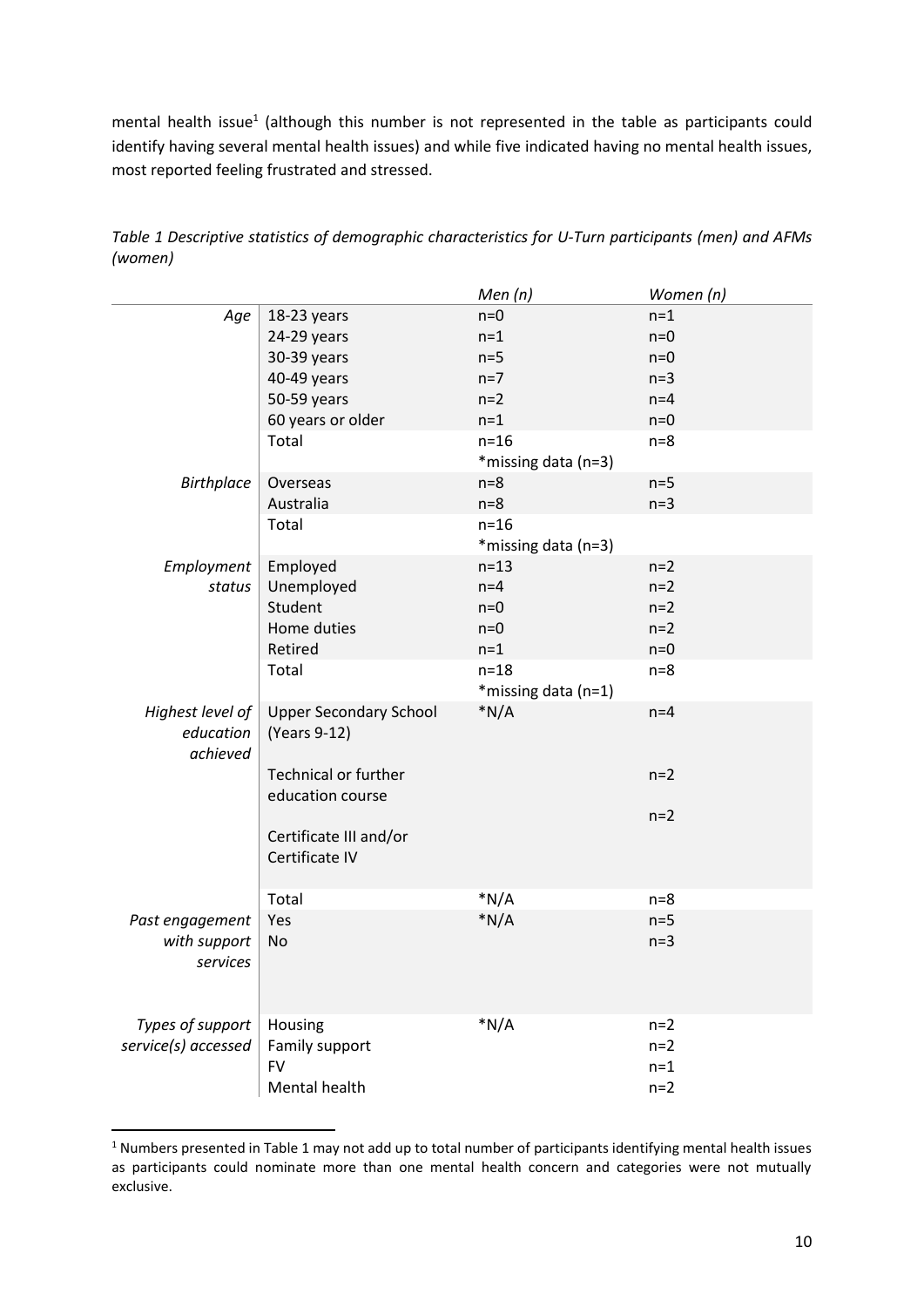|                                                             | <b>AOFD</b><br><b>Child Protection Services</b><br>Other                                                                   |                                            | $n=1$<br>$n=2$<br>$n=2$ |
|-------------------------------------------------------------|----------------------------------------------------------------------------------------------------------------------------|--------------------------------------------|-------------------------|
| <b>HOMELESSNESS</b><br>OR AT RISK OF<br><b>HOMELESSNESS</b> | Yes<br>No                                                                                                                  | $n=5$<br>$n=11$                            | $*N/A$                  |
|                                                             | Total                                                                                                                      | $n=16$<br>*missing (n=3)                   | $*N/A$                  |
| <b>CURRENT MENTAL</b><br><b>HEALTH ISSUES</b>               | Anxiety<br>Depressive disorder<br>Mood disorder<br>No diagnosis but symptoms<br>reported<br>No mental health<br>conditions | $n=6$<br>$n=10$<br>$n=1$<br>$n=2$<br>$n=5$ | $*N/A$                  |
| <b>COMORBID</b><br><b>MENTAHL HEALTH</b>                    | Comorbid anxiety and<br>depressive disorder                                                                                | $n=4$<br>$n=1$                             |                         |
| <b>ISSUES</b>                                               | Comorbid other                                                                                                             |                                            |                         |
| <b>PREVIOUS USE OF</b>                                      | Total<br>Yes                                                                                                               | $n=5$<br>$n=5$                             | $*N/A$                  |
| <b>AOD SERVICES</b>                                         | No                                                                                                                         | $n=7$                                      |                         |
|                                                             | Total                                                                                                                      | $n=12$<br>*missing (n=7)                   | $*N/A$                  |
| <b>PRIMARY</b><br>SUBSTANCE OF<br><b>CONCERN</b>            | Alcohol<br>Other drugs<br>Alcohol and other drugs                                                                          | $n = 14$<br>$n=1$<br>$n=4$                 | $*N/A$                  |
|                                                             | Total                                                                                                                      | $n=19$                                     |                         |
| USE OF ALCOHOL<br>(FREQUENCY)**                             | Never<br>Less than monthly<br>Monthly<br>Weekly 6<br>Daily or almost daily                                                 | $n=1$<br>$n=4$<br>$n=3$<br>$n=6$<br>$n=4$  |                         |
|                                                             | Total                                                                                                                      | $n=18$<br>$*$ missing (n=1)                |                         |
| <b>USE OF OTHER</b><br><b>DRUGS</b><br>(FREQUENCY)          | Monthly<br>2-4 times a month<br>2-4 times a week<br>4 or more times a week                                                 | $n=2$<br>$n=1$<br>$n=0$<br>$n=2$           |                         |
|                                                             | Total                                                                                                                      | $n=5$                                      |                         |
|                                                             |                                                                                                                            |                                            |                         |

*\*N/A represents information not obtained during data collection therefore is not included in the sample description.* 

*\*\* How often participants have six or more drinks on one occasion.*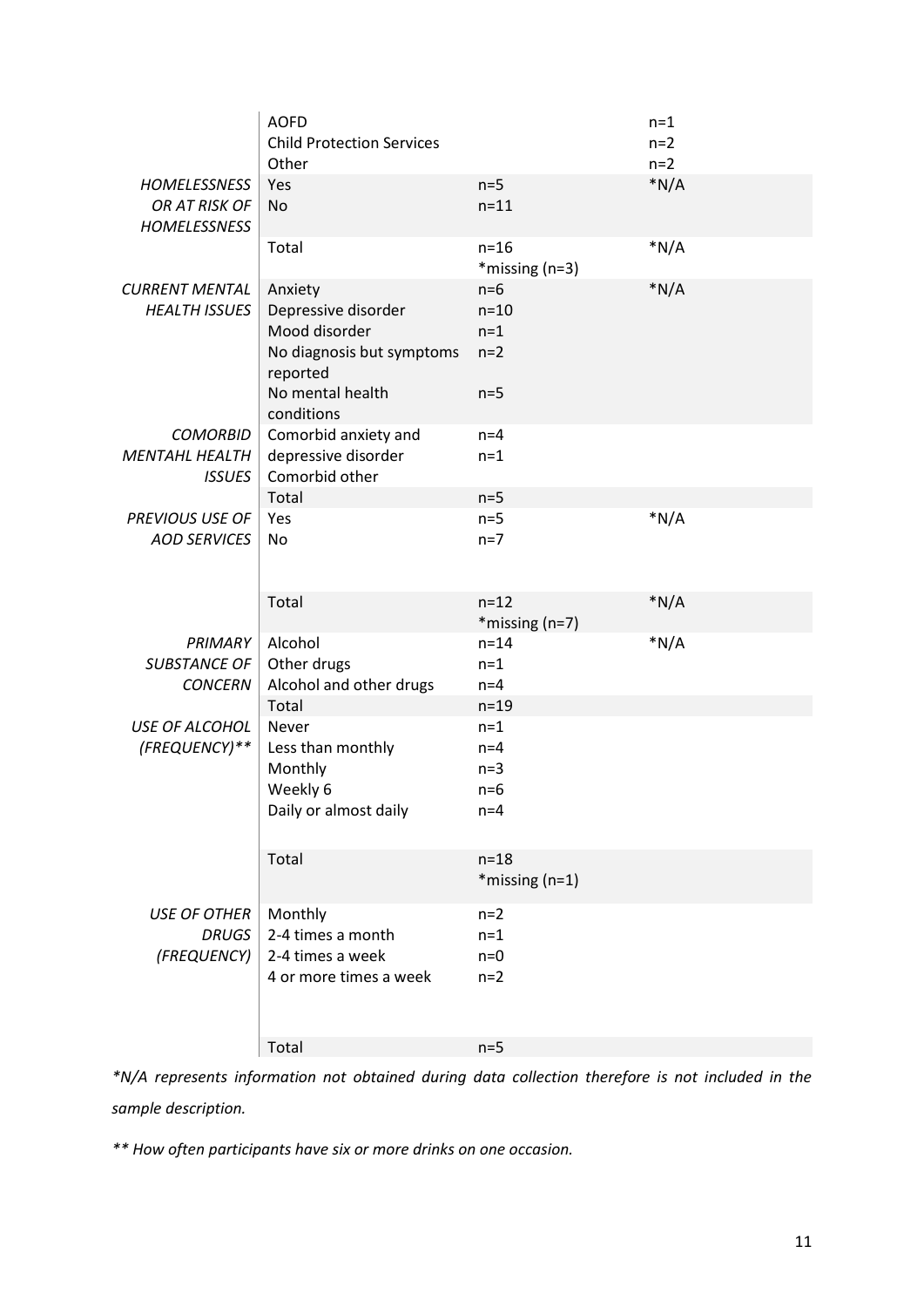#### <span id="page-12-0"></span>2.4.3 Affected family members

A total of eight AFMs participated in the evaluation (*n* = 5, group 1, *n* = 3, group 2). Of these, six took part in data collection at both Wave 1 and Wave 2 (*n* = 4, group 1, *n* = 2, group 2); two women did not complete Wave 2 as they were no longer contactable at the time of Wave 2 data collection.

#### <span id="page-12-1"></span>2.4.4 Key stakeholders

Overall, ten key stakeholders participated in the evaluation. These included a range of different services and represented the following sectors: Magistrates' Court of Victoria, FV, AOD, and Men's Behaviour Change Programs (MBCP).

## <span id="page-12-2"></span>2.5 Limitations

This study has several methodological limitations. Recruiting AFMs for this evaluation proved challenging, particularly with regards to retention of participants. It is well documented that recruitment of vulnerable and hard to reach populations has its challenges (see for e.g. Liamputtong, 2007; Thummapol, Park, Jackson & Barton, 2019). Literature identifies that recruiting vulnerable populations can be both challenging and time-consuming (Liamputtong, 2008). It involves building a sense of trust with participants, communication, negotiating, and mutual respect (Roper & Shapira, 2000) and challenges can affect participation and retention. To overcome these challenges, it has been noted that there are a number of procedures that can employed, such as managing participant expectations, emphasising the benefits for participants involved, and outlining all confidentiality clearly at the outset (Thummapol et al. 2019). While the research team had procedures in place to make contact with women and worked closely with the family safety contact worker around AFM participation in the evaluation, only six women (out of the original eight) took part in both Wave 1 and Wave 2. As some women did not have regular contact with TaskForce, follow up contact was reliant on the research team for a small number of AFMs. Researchers attempted numerous phone calls with participants in an attempt to retain participants, yet these did not always prove successful. Conversely, when participants were connected and had regular contact with TaskForce, they were able to pass on preferred times to make contact, which was a more successful approach.

Along with this, there was a change in staff at TaskForce during the recruitment of AFMs. Initially, the person acting in the family safety contact worker role was employed in a part-time role specifically to do this work. This practitioner had greater flexibility in following up with women; both around family safety contact and women's involvement with the evaluation. For group 2 of U-Turn, the family safety contact worker role was allocated to a TaskForce AOD clinician who fulfilled this role in addition to her existing clinical caseload and during TaskForce opening hours, which likely impacted on capacity and flexibility around establishing and maintaining family safety contact.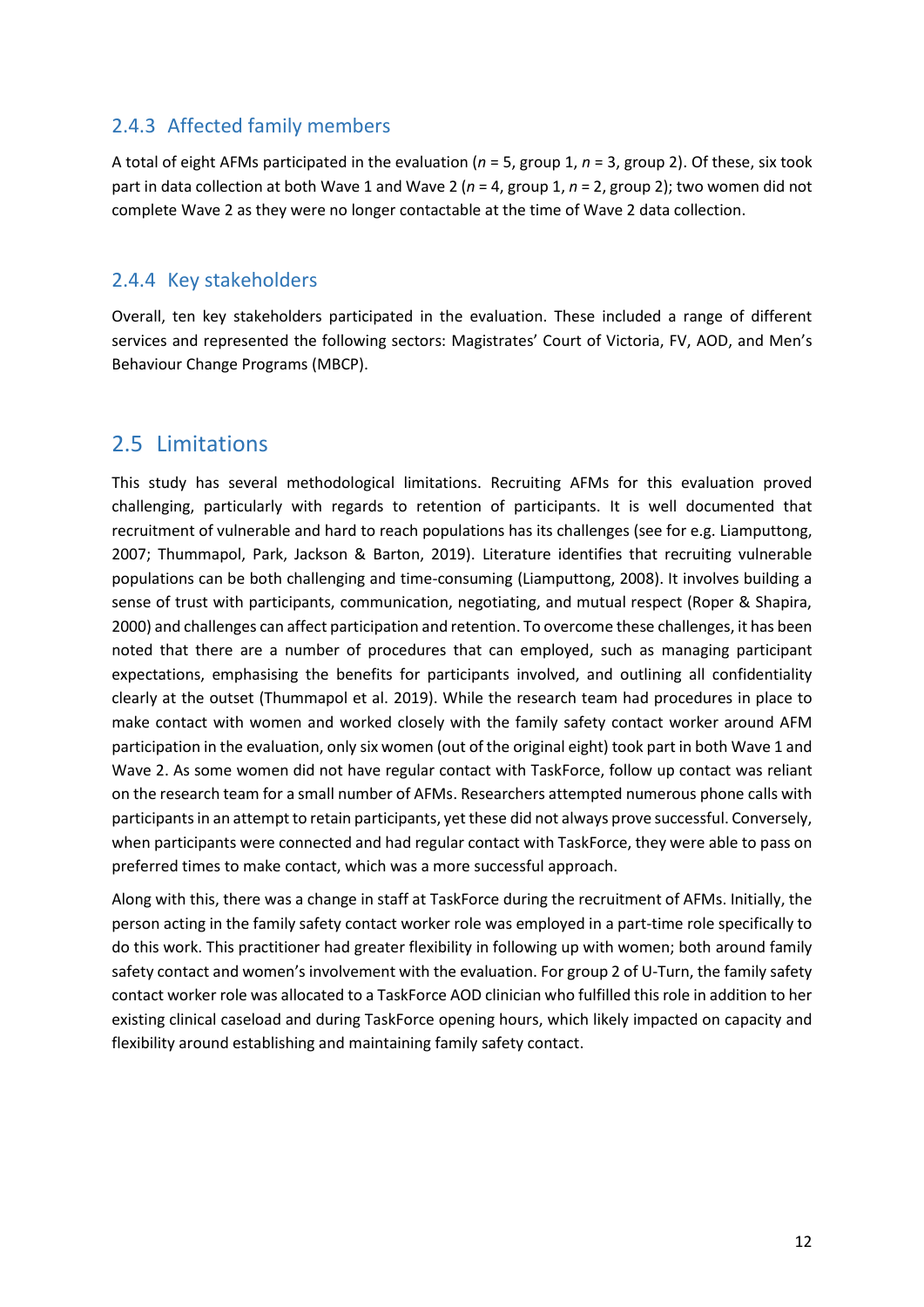# <span id="page-13-0"></span>3. Preliminary Findings Quantitative Data Analysis

Below are some of the preliminary findings relating to changes in psychological distress for U-Turn participants and AFMs as well as changes in violent and abusive behaviour, non-physical violence, respectful communication, and physical and sexual violence.

## <span id="page-13-1"></span>3.1 Psychological distress in U-Turn participants and AFMs

Psychological distress among parents in the current study were measured using the K10. The K10 categorises scores into low levels of distress (10-19 points), mild levels of distress (20-24 points), moderate levels of distress (25-29 points), and high levels of distress (30-50 points) (ABS 2001). The average K10 score was calculated for the wider sample description. Eleven men completed the K10 measure at both waves and the mean score for these men at Wave 1 was 26.55, indicating moderate levels of distress and at Wave 2 was 20.82, indicating a mild level of distress. Six AFMs completed the K10 measure at Wave 1 and 2 with an average score of 24.29, suggesting mild levels psychological distress which research shows is associated with depression or anxiety (ABS, 2003).

## <span id="page-13-2"></span>3.2 Change in psychological distress among women and men

Figure 1 shows Wave 1 and 2 data measuring psychological distress (K10) scores among men (*n* = 11) and women (*n* = 6) across Group 1 and Group 2. K10 data is missing for two participants in Wave 1 and one participant in Wave 2 and is therefore limited to 11 participants.

<span id="page-13-3"></span>

*Figure 1 Psychological Distress (K10) Scores among women and men Wave 1 vs. Wave 2*

Overall there was a 5.73% decrease (improvement) for men and a 2.5% decrease (improvement) for women. Both male participants and women showed either moderate or mild levels of psychological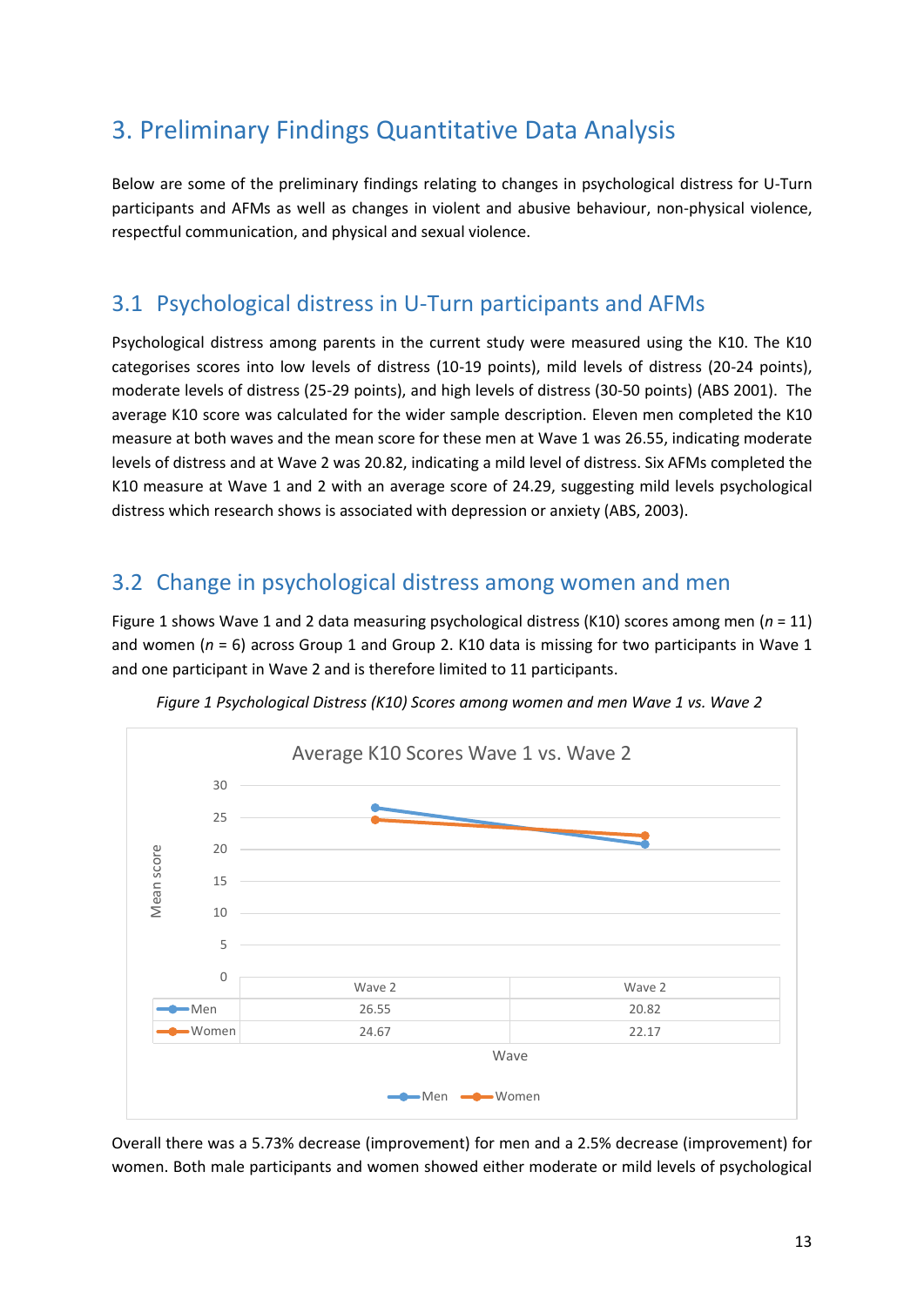distress over the course of the program. For men, this moved from moderate to mild at the completion of the program, while for women, the K10 scores remained at mild levels of distress throughout the program.

While non-significant for both women and men, results suggest levels of psychological distress improved in both groups. In Wave 1, men (M=26.55, SD = 11.175) presented moderate levels of distress, while women presented mild levels of psychological distress(M=24.67, SD = 9.480). Following the intervention, both had reduced levels of psychological distress with men's scores showing mild levels of distress (M=20.82, SD = 9.400) and women showing a lower level of mild distress (M=22.17, SD = 7.808). On average, women's scores were 2.50 points lower than their pre-intervention scores while there were greater improvement's to men's distress with men's scores averaging 5.73 less in Wave 2 than their Wave 1 score. While the findings presented here may be non-significant, the observed change for men suggests a substantial improvement in levels of distress.

# <span id="page-14-0"></span>3.3 Change in women's experiences of violence and abuse

Women's experiences of abuse were measured in the form of physical and sexual violence, nonphysical violence (such as harassment and financial abuse), and controlling behaviour (in shared parenting). One woman had no contact and so was not included in the analysis and some women did not provide answers for all measures (as the questions was either not relevant or they had limited contact) and these were not included in the analysis.



<span id="page-14-1"></span>*Figure 2 Women's Experiences of Violence and Abuse Wave 1 vs. Wave 2*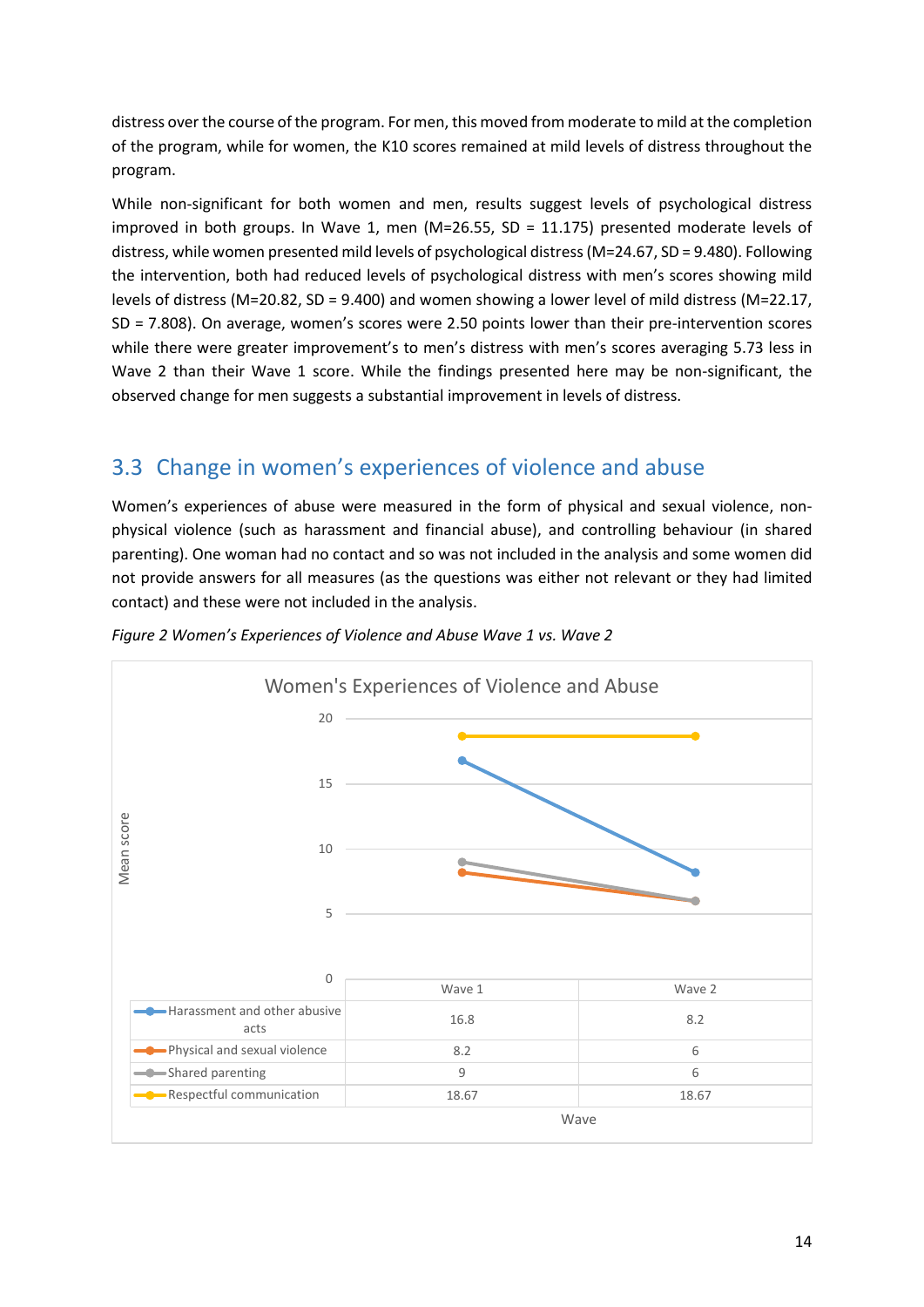The three measures in Figure 2 reflect women's experiences of violence and abuse across Wave 1 and Wave 2. A two-tailed, paired samples *t* test with an alpha level of .05 was used to compare preintervention and post-intervention scores related to respectful communication, expanded space for action, experiences of physical and sexual violence, experiences of harassment and other acts of abuse, and shared parenting.

Significant findings indicate that the biggest shift was seen in women's experiences of harassment and other non-physical abusive acts (*n* = 5), which decreased across Wave 1 and Wave 2 by 8.6%. On average, scores in Wave 2 were 8.60 points lower than in Wave 1. Four women reported the minimum possible score in Wave 2, indicating no harassment or other non-physical abusive acts had occurred in the final four weeks of the intervention. Non-significant findings indicate women's experiences of physical violence and sexual violence (*n* = 5) decreased across Wave 1 and Wave 2 by 2.2%. Four out of the five women who had experienced physical and sexual violence in Wave 1 reported the minimum possible score in Wave 2, indicating no sexual violence was committed by the perpetrator in the final four weeks of the intervention. Non-significant findings indicate that women (*n* = 3) were subject to less controlling behaviours by men in the study across Wave 1 and Wave 2 with scores on average 3% lower at Wave 2. Unlike harassment and other non-physical abusive acts, physical and sexual abuse, and shared parenting scores, a higher respectful communication score is positive. Only three women completed the respectful communication questions and this stayed relatively stable. Only one woman's experience improved over time in this category.

## <span id="page-15-0"></span>3.4 Overview

While the results are predominantly non-significant and the numbers are low, the overall trend indicates that mental health in both men and women improved, and the majority of women no longer experienced forms of physical or sexual abuse. Further, women's experiences of non-physical abuse, while still prevalent, had decreased substantially by Wave 2.

# <span id="page-15-1"></span>4. Preliminary Findings Qualitative Data Analysis

## <span id="page-15-2"></span>4.1 U-Turn Participants and AFMs

Interviews with male U-Turn participants and AFMs reveal a number of preliminary findings.

#### **Definitional issues of 'early intervention'**

• This definition may be more applicable for DFV-related court/ police contact as men with chronic alcohol and/ or other drug dependency, underlying trauma, or substantial criminal histories may not be suited for an 'early intervention' program. Instead it seems more applicable for DFV-related court/ police contact.

#### **Past history for U-Turn participants**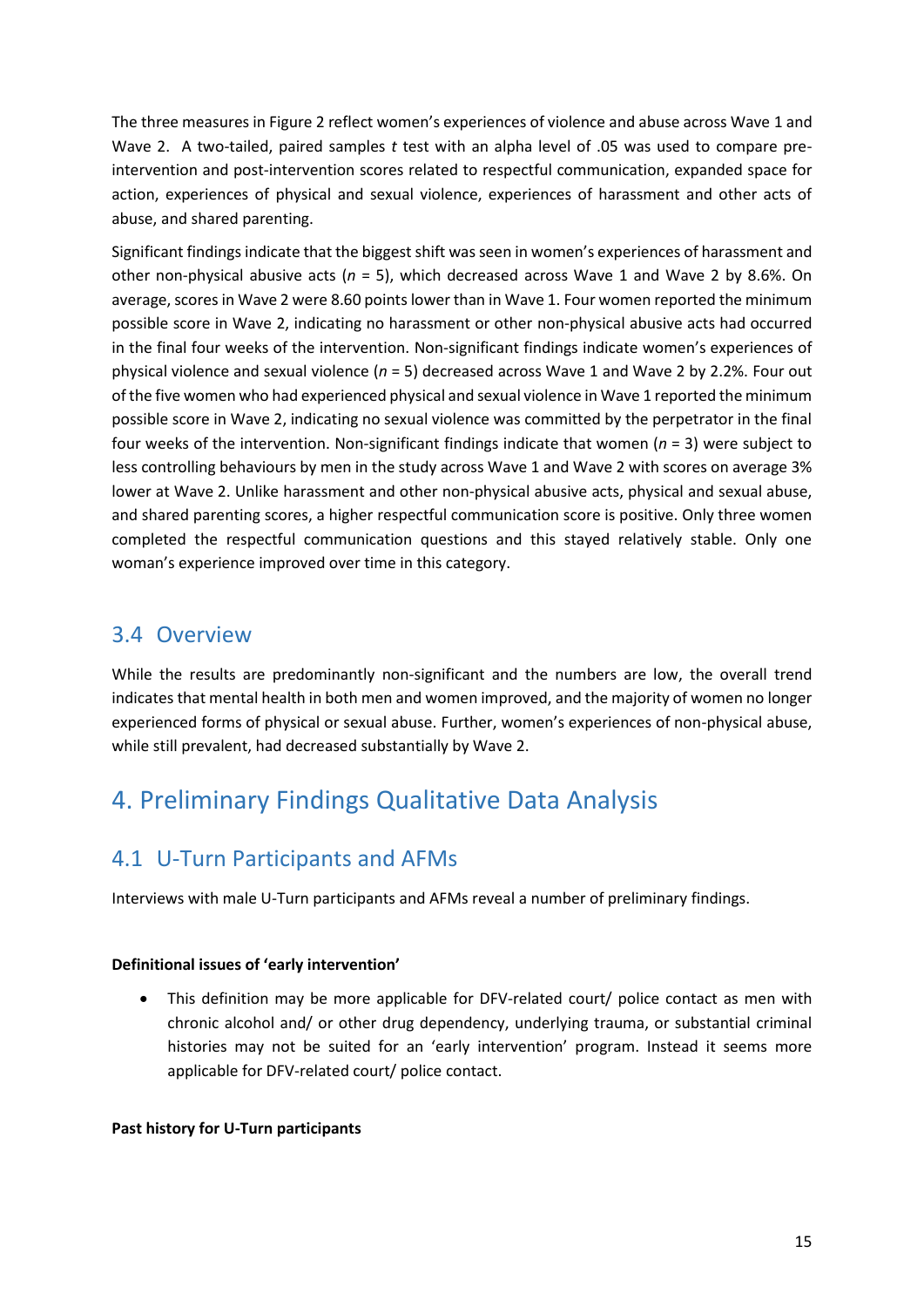• The majority of men had substantial history of chronic binge drinking, some alcohol dependence, some other drug use and a substantial number of participants shared childhood trauma experiences.

#### **Abusive behaviour**

- There was a reduction in abusive behaviours for U-Turn participants.
- There was a low level of physical victimisation reported by AFMs at Wave 1 and emotional and verbal abuse and property damage were more common.
- While perpetrators underscore abusive behaviours at the beginning of the program (Wave 1), women confirm a reduction in abuse by Wave 2.
- There was almost no physical and/ or sexual abuse at Wave 2, less emotional and verbal abuse, and less property damage.

#### **AOD use and violence/ abuse**

- The use of DFV was closely tied to the use of AOD, by male participants and AFMs.
- The majority of participants used alcohol as the primary drug of concern.
- Women described (ex)partners as calmer, better in interaction, and less angry when they were not drinking.
- Men, equally tied their anger and aggression to intoxication and described themselves as better partners, co-parents, and fathers when applicable.
- However, it is important to note that because most men ceased or reduced their alcohol intake prior to commencing the U-Turn program and because several men had court orders restricting their drinking habits, it is difficult to determine the role, if any, of U-Turn in decreased intoxication and decreased related abusive behaviours. Six months follow up interviews with consenting men and women will be used to explore whether a reduction in AOD use and use of FV was sustainable for families.

#### **Illicit drug use and complex needs**

- The only participant with illicit drugs as the primary substance use issue did not complete U-Turn, had substantial complex needs (including childhood trauma, homelessness, and mental health issues) and both the AFM Wave 1 and Wave 2 interview suggested little improvement.
- As this participant only attended a few U-Turn sessions, it is difficult to determine whether U-Turn in generally may not sufficiently cater for men with significant illicit substance use.
- Overall, it is unlikely that U-Turn, being an early intervention, offers sufficient wraparound support for men with this level of complex needs.
- As well as this, men with highly complex needs may not fit the target population or eligibility criteria of the U-Turn program due to their multi-layered risk factors and an absence of key protective factors associated with group readiness and ongoing engagement.

## <span id="page-16-0"></span>4.2 Focus group findings

For the purpose of this evaluation, the research team conducted interviews with key stakeholders identified by the funding body and developers of the U-Turn program. Ten stakeholders representing DHHS/ Family Safety Victoria, TaskForce, Moorabbin Justice Centre, the men's behaviour change, mental health and AOD service sector participated across one focus group and four interviews.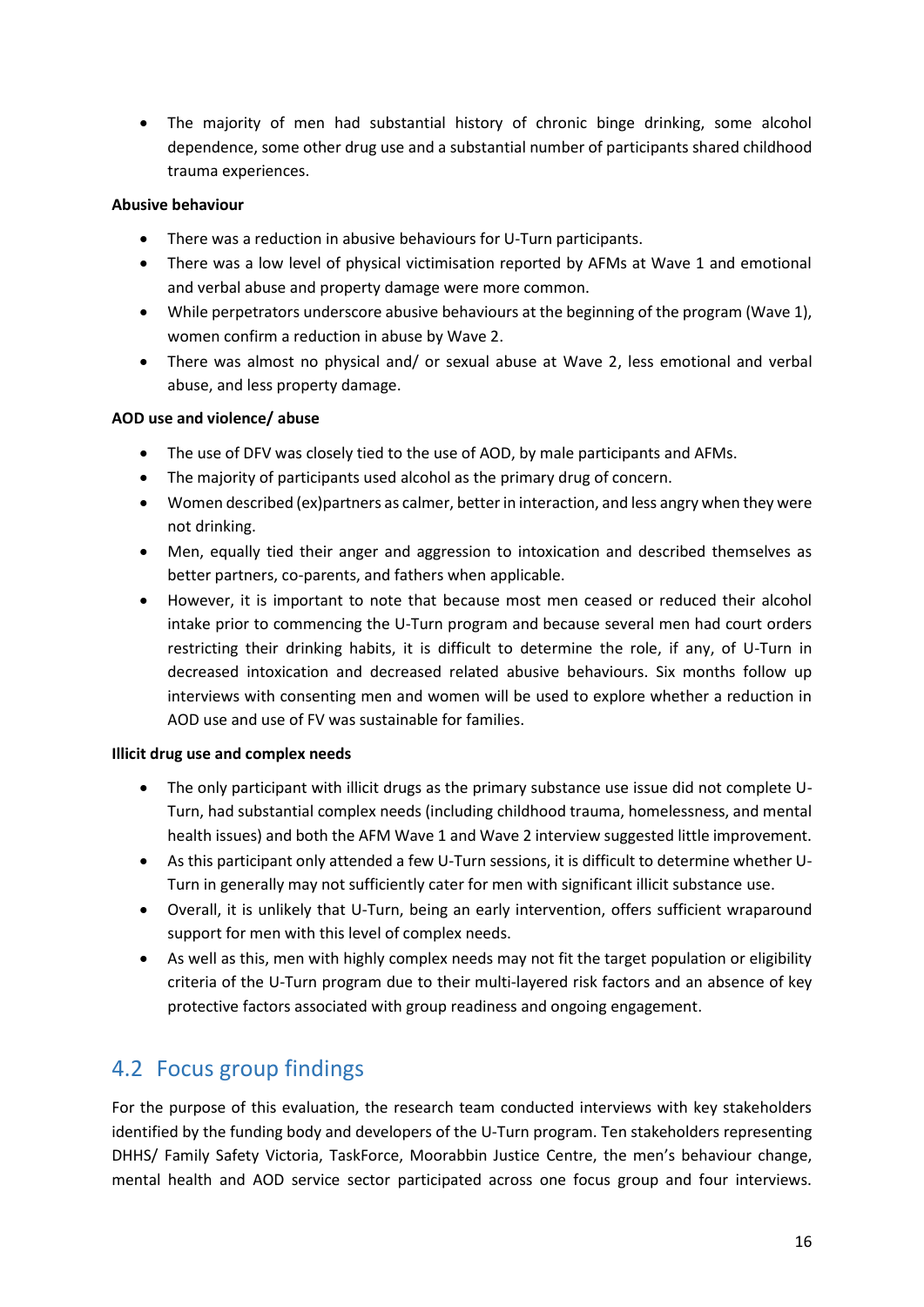Interviewees were asked to comment on a range of open-ended questions, addressing the following themes:

- The need for a combined approach to comorbid use of FV and problematic alcohol and/ or other drug (AOD) use
- The timing of funding and trialling combined group-based interventions
- Key considerations (or ingredients) when combing interventions
- The role of partner/ family safety contact
- Situating combined interventions in different service sectors
- Offering combined interventions in residential AOD treatment
- Voluntary versus mandatory program referral and participation

The identified themes are discussed in detail below.

# <span id="page-17-0"></span>4.2.1 The need for a combined approach to comorbid use of family violence and problematic alcohol and/ or other drug use

We asked participants to describe their views around the need for taking a combined approach to FV and problematic AOD use in group based interventions. All participants felt that due to the persistent intersection of FV and AOD use observed in research and practice evidence, taking a combined intervention approach is an important step towards more holistic service responses to FV. Participants highlighted that the two service sectors (along with other service areas, such as mental health) have historically operated in siloes, which can isolate clients and leave relevant support needs unaddressed. Here, interviewees emphasised that interventions addressing FV need to take a holistic approach to individual and family needs rather than dissecting individuals and human behaviour into different characteristics and behaviours that need to be addressed separately by different service providers. Instead, interviewees felt that taking a combined approach acknowledges that individuals often have more complex needs than solely needing to address the use of abusive behaviours in their relationships and by bringing FV and AOD focused interventions together, this offers a more holistic approach to clients' behaviours and support needs.

### <span id="page-17-1"></span>4.2.1.1 Perceived benefits of combining interventions

Overall, interview participants believed that taking a combined approach would have clear benefits for family safety because addressing problematic AOD use in the context of FV offers an opportunity to generate behaviour change through more than one lens, which in return was seen as beneficial to family members affected by men's use of FV.

Some interviewees further discussed that police and court statistics clearly indicate the involvement of primarily alcohol and to some extent other drugs in FV occurrences that come to the attention of law enforcement. Further, AOD sector representatives stated that FV is certainly overrepresented in client populations accessing AOD services, including female clients who primarily disclose a history of victimisation and male clients who have frequently been identified as a perpetrator of FV and at times other forms of violence. While interviewees clearly stated that the presence of AOD use should never be seen as a cause of FV, it needs to be acknowledged as a contributing factor, especially with regards to the escalation of violence in frequency and severity. Interviewees therefore welcomed the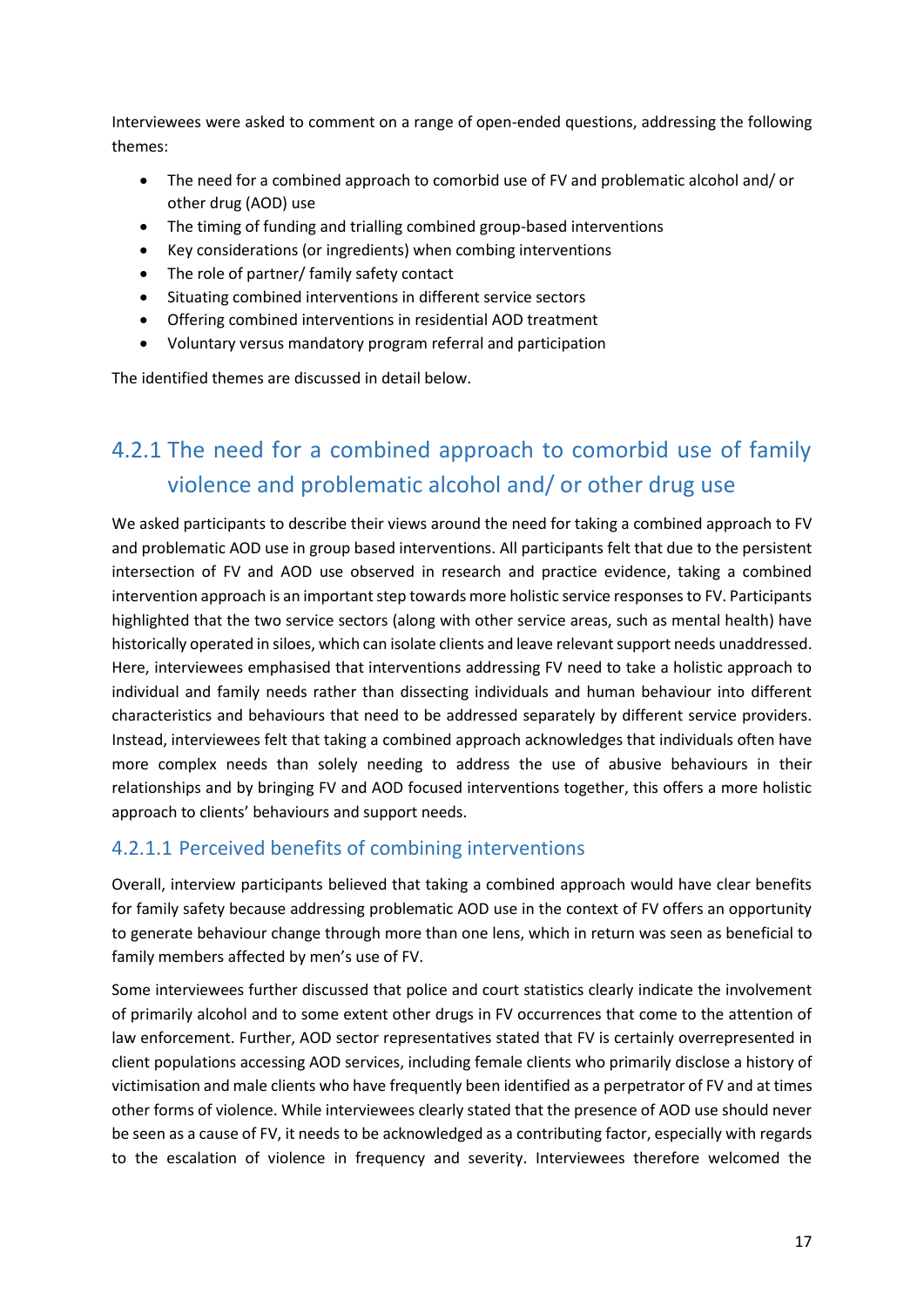consideration of combined interventions while also flagging some challenges and potential pitfalls to consider.

#### <span id="page-18-0"></span>4.2.1.2 Perceived challenges associated with combining interventions

A number of potential challenges were raised across interviews, including the challenge associated with FV and AOD service providers working from different ideological standpoints at times, the need to ensure expertise of both sectors in the room when combining interventions and the stigma that may potentially be associated with one or the other service sector. The latter will be discussed in greater detail under considerations around where combined interventions may be best situated sector wise.

One of the identified key challenges to address when combining interventions was the approach to client work in FV/ MBCP and clinical AOD interventions. Interviewees from both sectors highlighted that there are traditionally differences in client work. While both sectors have an awareness of the intersection of FV and AOD use, each takes a different approach to client work. FV interventions/MBCPs traditionally focus on men's behaviour and related risk in the wider context of family and community life and create accountability work in this wider context. Further, FV focused MBCPs tend to focus on social structural factors (including gender inequality, male privilege and patriarchy) as key drivers for abusive behaviours. AOD focused interventions on the other hand tend to operate from a client-centred, therapeutic approach that examines AOD use and related behaviours as the result of individual factors and experiences rather than the wider family or social structural context. As a result, MBCPs tend to conduct risk assessments that examine the perpetrator's social and family context to estimate the risk he may pose to others. Family members are therefore assessed around their risk of harm rather than the support they may be offering to the perpetrator engaging in behaviour change. AOD interventions on the other hand tend to prioritise client needs and assess for individual risk and protective factors while taking a therapeutic approach to assessing support needs. As a result, the traditional ideological standpoints of these two sectors may clash. However, in the context of this evaluation, interviewees strongly felt that the AOD sector has become more FV informed, and that the FV sector is becoming more open to approaches addressing intersectionality around perpetrator risk factors and support needs. While an ongoing need for upskilling the AOD sector in FV informed practice and upskilling the FV sector around the core intersecting issues, such as AOD use and mental health issues, especially in individual client work was voiced by a number of interviewees, participants were optimistic that combined group-based interventions are ready to overcome these challenges by bringing together expertise from both areas in the development and delivery of combined interventions.

# <span id="page-18-1"></span>4.2.2 The timing of funding and trialling combined group-based interventions

We asked interviewees why a shift towards trialling combined interventions is only just emerging at this particular point although the research and practice evidence regarding the overlap of FV and problematic AOD use has been present for over a decade. In response, some interviewees were very clear that they had been having conversations around the need for combined interventions for at least a decade. Overall, interviewees reiterated that both service sectors have been operating in siloes,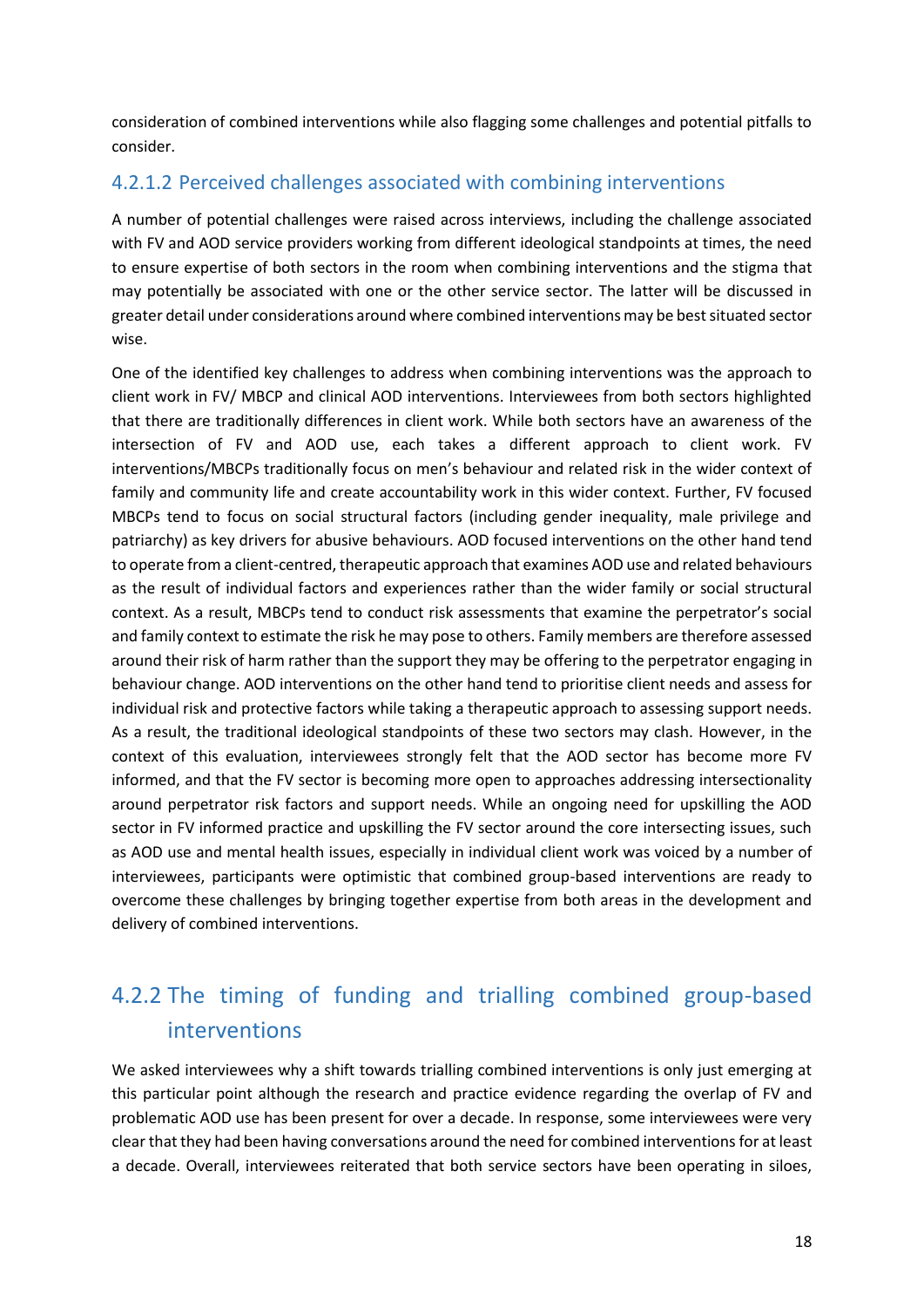partly due to ideological differences but mostly due to siloed approaches to funding service delivery. The majority of interviewees felt that the timing had been right and the right champions had come together when the conceptualisation of U-Turn was developed and funded. This role of champions driving service and sector reforms around responses to FV overall was strongly emphasised by those involved in the initial development of the U-Turn program.

# <span id="page-19-0"></span>4.2.3 Key considerations (or ingredients) when combing interventions

Interviewees addressed a number of areas as key ingredients or key considerations when developing and implementing combined group-based interventions. Some have been addressed above, such as the need to combine expertise in the development and delivery of combined interventions rather than letting one or the other sector 'just run with it'. Interviewees strongly felt that program developers must either have expertise, skills and qualifications in both MBCP design and/ or delivery as well as clinical AOD work or program developers must come together from both sectors to take a joint approach to development and delivery. Interviewees who were familiar with the U-Turn program described the service provider currently offering the program as 'fortunate enough' to have relevant staff members with expertise, skills and qualifications relevant to both sectors but acknowledged that this is unique. As a result, all interviewees acknowledged that this cannot be expected as the status quo and that partnership approaches are therefore required during the development as well as delivery phase of combined interventions.

Other 'key ingredients' discussed by interview participants include the role of theoretical underpinnings informing combined approaches, DFV-informed risk assessment, ensuring a closed feedback loop, program content and facilitator skills and qualifications.

### <span id="page-19-1"></span>4.2.3.1 Theoretical framework/ underpinnings

Despite the support for a more holistic approach to generating behaviour change at the intersection of FV and AOD use, interviewees all emphasised the need to have a feminist framework underpinning any form of MBC work, including combined interventions. A gendered understanding of FV, including control, manipulation and coercion was seen as crucial when working with men who use FV, regardless of other co-occurring risk factors. Further, some interviewees highlighted the need for a harm minimisation framework, which the majority of interviewees supported both in relation to problematic AOD use and FV. All interviewees agreed that family safety needs to be a key criteria when combining interventions and that a harm minimisation approach towards changing the impact of FV as well as men's AOD use on (ex)partners, children and other family members would therefore form a useful contribution to a gendered analysis.

Further, interview findings suggest that a therapeutic, or trauma-informed - approach to understanding men's use of violence needs to form part of the framework for combined interventions. Due to levels of childhood trauma observed in FV perpetrator and AOD client populations, several interviewees discussed the need for a trauma informed understanding of the impact of childhood trauma on men's behaviour (including the use of violence as well as problematic AOD use). This has further been highlighted under some of the key considerations around program content discussed further below.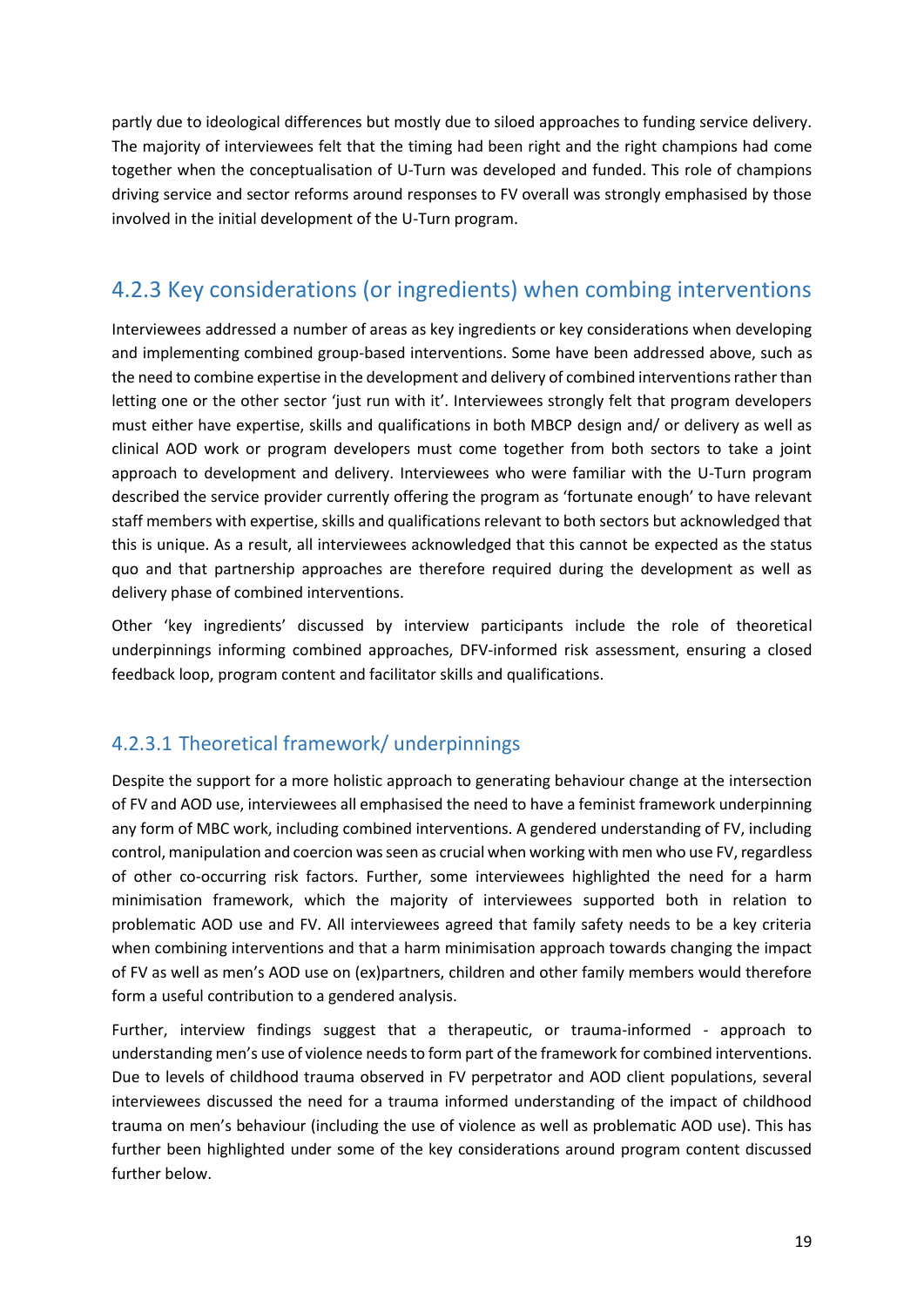#### <span id="page-20-0"></span>4.2.3.2 FV-informed risk assessment

In line with the emphasis on FV-informed practice in combining interventions, interviewees highlighted the need for FV-informed intake and risk assessment processes. Findings support that risk needs to be assessed in relation to men referred for intake into combined interventions as well as their immediate environment, including former or current partners and other family members affected by their use of FV. Further, risk needs to be understood as dynamic and something that requires regular reassessment during program participation. While emerged as less of a concern where a combined intervention program may be offered by an established MBCP provider, interviewees emphasised that where combined interventions are delivered by an AOD or other service provider, providers need to ensure initial and subsequent risk assessments are FV focused and informed, and guided by an understanding of the complexities of FV, including its various forms, impact and the use of manipulation and image management among many perpetrators of FV. In the Victorian context, the roll out of the Family Violence Multi-Agency Risk Assessment and Management Framework (MARAM) will play a crucial role here although it is acknowledged that not all states and territories have transitioned to the use of standardised FV screening and risk assessment tools across all services sectors, including AOD services.

#### <span id="page-20-1"></span>4.2.3.3 Feedback loop

In the context of information exchange between key stakeholders relevant to combined intervention approaches, some interviewees highlighted that similar to any MBCP following good practice and minimum standards, combined intervention programs must ensure a closed feedback loop. In the context of U-Turn, this was described as the information sharing between the referral agency (local magistrates court) and the service provider conducting intake assessment and delivering the program. It was emphasised that information sharing around referral pathways, referral uptake, risk assessment, program drop out and subsequent court responses needs to go both ways to ensure the program provider is aware of all referrals to expect, the court remains aware of all program uptake (including referrals that were assessed as ineligible, referrals that declined program uptake and referrals that dropped out after initial commencement of the program) and the program provider remains updated on any subsequent court responses to men remaining in and dropping out of the program. Especially the referring court and program providers described this element as crucial in keeping perpetrators of FV in view of key stakeholders and holding them accountable for their behaviour while equally holding referral agencies and service providers accountable for information sharing around program availability, uptake, drop out or completion and related court contact.

#### <span id="page-20-2"></span>4.2.3.4 Program content

In relation to program content, the majority of interviewees agreed that a combination of different content areas is required when taking a combined intervention approach. Beyond ensuring a gendered analysis of abusive behaviours and addressing such behaviours as a personal, relationship and – where applicable – parenting choice, interviewees equally agreed that substantial content around AOD use is crucial. Here, interviewees discussed the need to incorporate content on the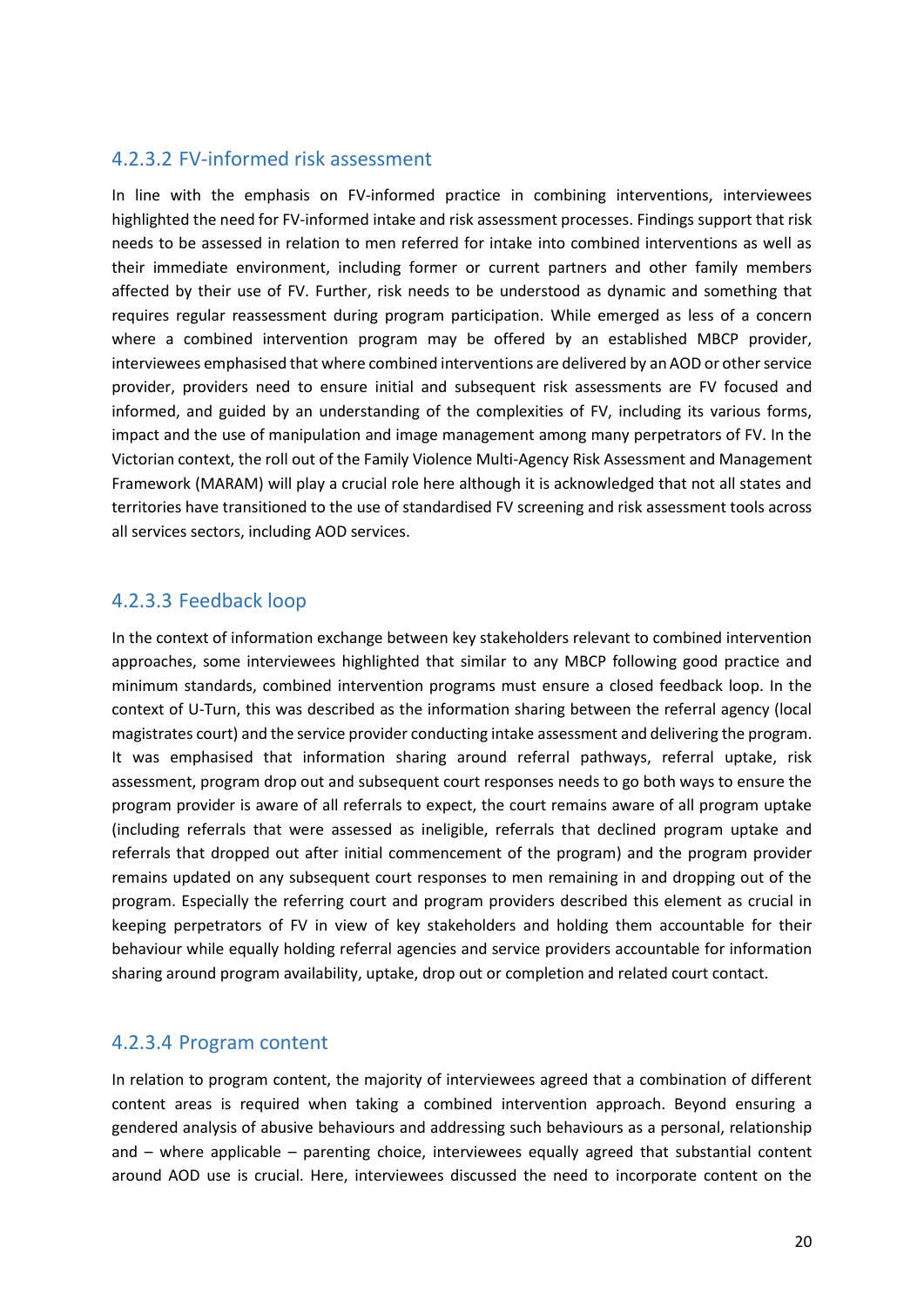underlying drivers for AOD use as well as how AOD use interacts with men's use of violence. Findings suggest that it is therefore equally important to cover triggers of AOD use to generate an understanding among program participants why and when they individually engage in AOD use for example and to include content on how AOD use may affect the use and choice of violent behaviours, including how different stages of problematic AOD use (e.g. stages of intoxication, stages of withdrawal) may contribute to the use and escalation of violence.

As discussed under the theoretical framework underpinning combined interventions, interviewees further discussed the level of childhood trauma often present in men with comorbid FV and AOD use. Some interviewees therefore raised the need to incorporate sessions on the family of origin for participants to make the relevant connection between potential trauma experienced over the life course, subsequent coping responses (including problematic AOD use) and their use of abusive behaviours in their own family relationships. Similar to addressing the intersection of FV and AOD use, interviewees emphasised that childhood trauma needs to be understood and addressed as a contributing factor to generate behaviour change but never be seen as an excuse for the use of violence in adulthood.

### <span id="page-21-0"></span>4.2.3.5 Facilitators

As covered under findings discussed around the need for combined sector expertise in the development and delivery of combined interventions, interviewees strongly felt that facilitators need to bring expertise in FV, MBCP facilitation and clinical AOD work to a combined intervention delivery. As highlighted earlier on in the findings, the U-Turn program provider was unique in that one of the program developers and facilitators held qualifications, expertise and experience in MBCP and clinical AOD service delivery. As it cannot be expected that this is the case across service providers which may consider the development and delivery of a combined group based intervention, it is important to have a combination of facilitators that bring together expertise in FV, MBCP delivery and clinical AOD work. This combination is crucial to ensure combined interventions offer content relevant to the use of FV along with problematic AOD use and its interconnectedness. Further, combined facilitation skills and expertise are important to ensure the voices of women and children are always present and the program and its facilitation to maintain focus on the overarching goal of increasing victim and family safety.

# <span id="page-21-1"></span>4.2.4 The role of partner/ family safety contact in combined interventions

Further in relation to including the voices of victims and children in the room when facilitating combined intervention programs, interviewees discussed the importance of partner-, or so-called family safety contact. Interviewees agreed that family safety contact should form a crucial component of all perpetrator-focused intervention programs to ensure family safety, provide support and referral pathways to AFMs and hold program participants accountable through regular check ins with those affected by their abusive behaviours. There was consensus that the quality and extent of family safety contact varied across MBCPs throughout Australia. However, interviewees believed it is a core component when delivering perpetrator interventions and should equally be prioritised in combined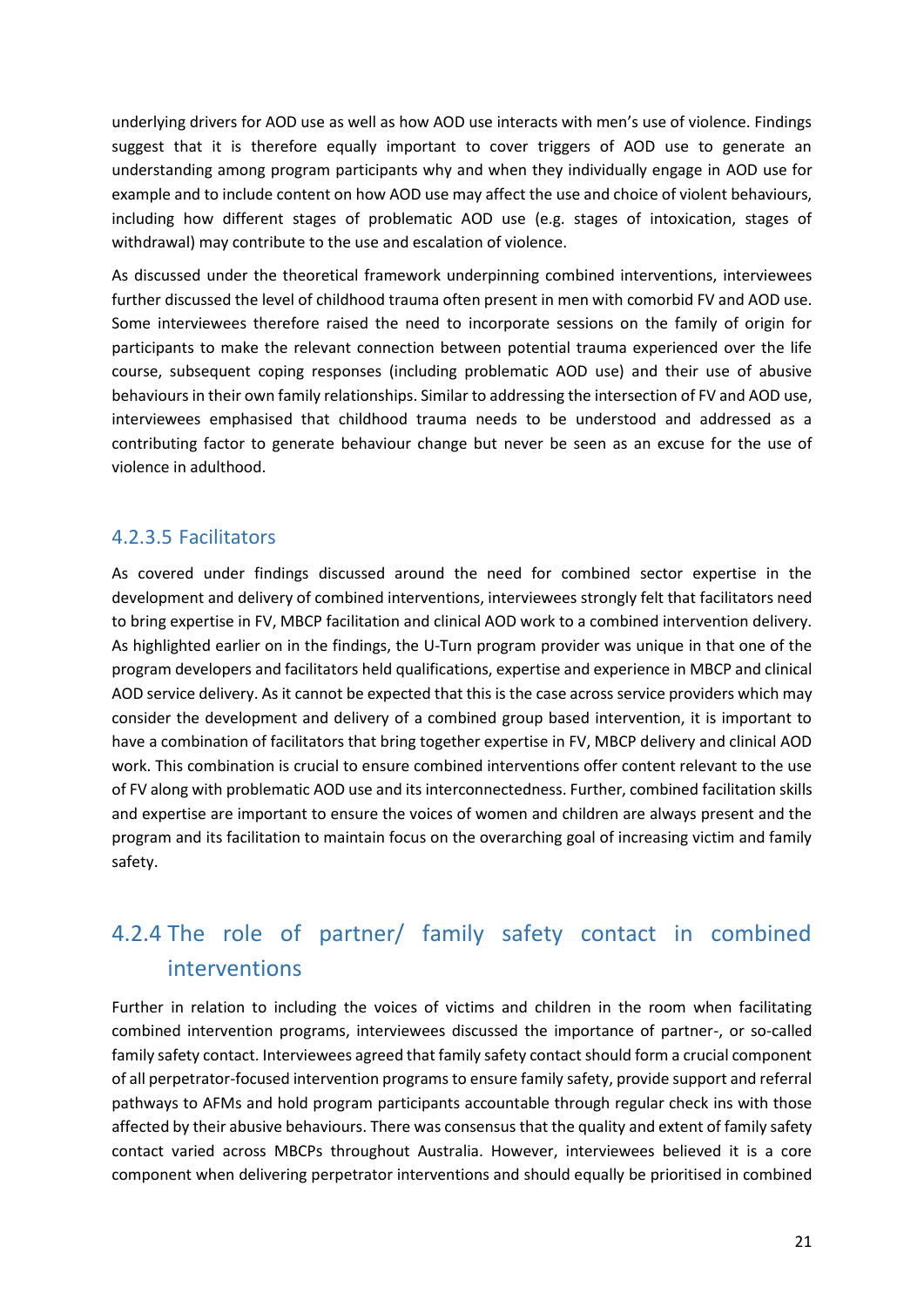interventions. In this context, interviewees raised that varying quality and extent of family safety contact across other programs has several reasons, including a lack of dedicated funding for this role and at times a lack of priority placed on this component of perpetrator interventions. Interview participants emphasised that in order to do this component justice, funding needs to be allocated to a dedicated family safety contact worker role; whether this is a role allocated within the program provider's agency or externally contracted for this particular purpose.

As addressed earlier on in this report, in the particular context of U-Turn, the family safety contact was provided by an externally contracted FV practitioner in group one of the program. For the duration of the second group, the contracted FV practitioner was unavailable. As a result, the family safety contact role was filled by one of the service provider's AOD clinicians on top of her usual work and case load. The AOD clinician filling the role during group 2 had less capacity and flexibility in initiating and maintaining family safety contact with AFMs due to her usual workload and being limited to clinical AOD work office hours. In group 2, the service provider and evaluation team noticed decreased uptake of family safety contact along with evaluation participation by AFMs. While this may partly be the result of varying needs among AFMs across program groups, it does suggest that family safety contact work may be done more efficiently and effectively in a dedicated role with greater flexibility around contact hours and frequency. Regardless of whether the family safety contact role was allocated internally or externally, there was consensus among those who discussed the importance of this role that it should always be provided by a practitioner external to the program facilitation team and never by a program facilitator. This ensures the ability to maintain clear and ethical boundaries between practitioners working directly with men as perpetrators and practitioners providing support to AFMs.

Interviewees further noted that family safety contact work in combined interventions should equally provide AFMs with support around regaining and maintaining family safety as well as offering relevant referral pathways. Here, interviewees discussed that where a combined intervention is situated somewhat determines the nature of support available to AFMs. While interviewees agreed that any relevant referral pathways can be initiated for AFMs to meet their individual needs (e.g. around immediate safety, housing stability, counselling, support for children), referral pathways made via the Orange Door were described as 'clunky' and inefficient at times. Internal referrals were seen as more streamlined and timely although limited to the support offered by the program service provider. In the case of U-Turn, the service provider is able to offer AOD related support to AFMs, should women disclose their own problematic AOD use. In the case of U-Turn groups 1 and 2, no such disclosures were made and any referrals were therefore made externally to other support services via the Orange Door where relevant.

Some interviewees noted that if a combined program was situated with a FV service provider, this would offer the benefit of internal access to counselling and recovery support for AFMs. On the other hand, these interviewees also noted that if the program is situated with a FV service provider, this requires external referrals to an AOD service provider where male program participants benefit from one on one clinical AOD work in addition to or in preparation for their group participation. This point is further discussed in the next section.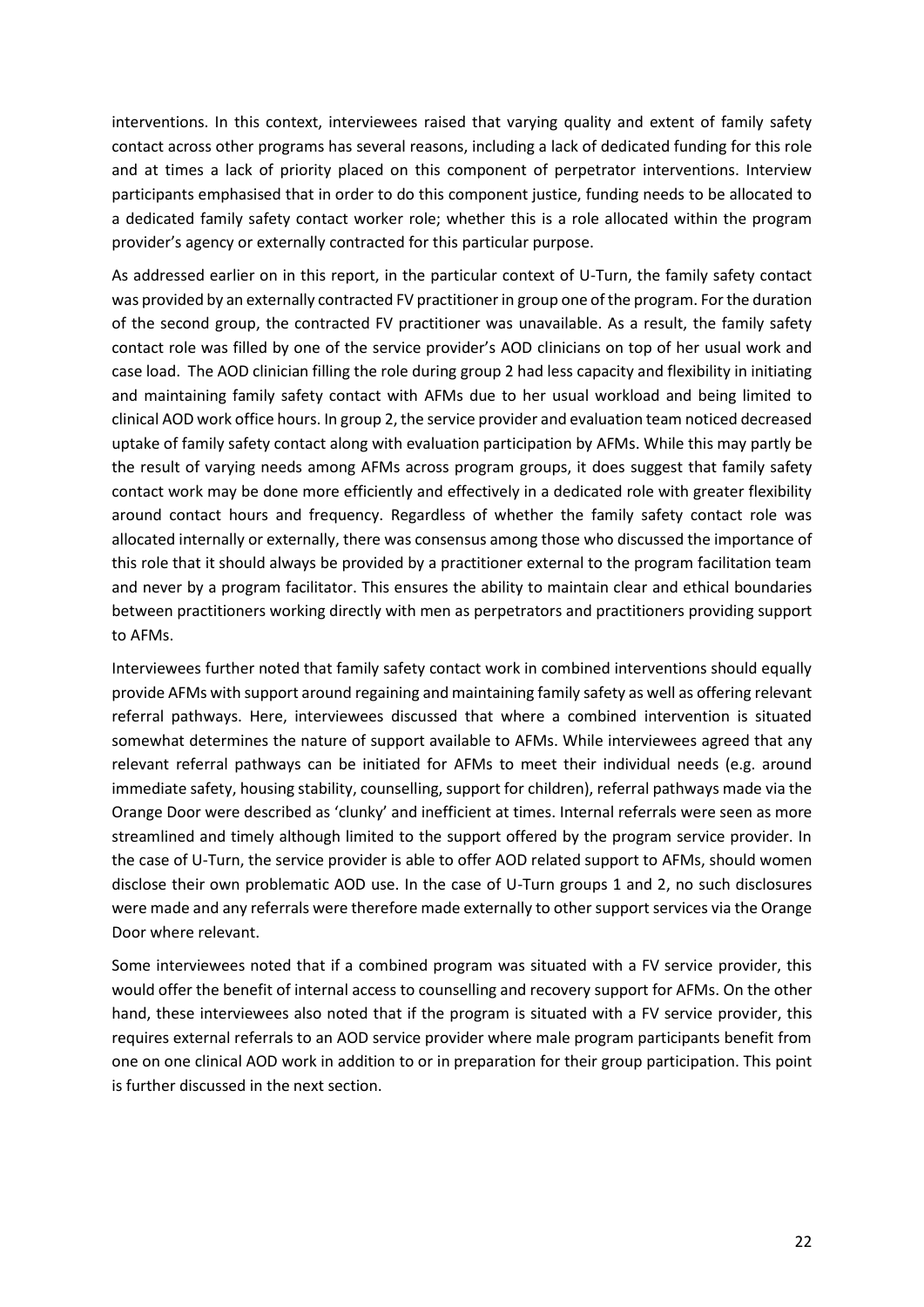### <span id="page-23-0"></span>4.2.5 Situating combined interventions in different service sectors

Interviewees were asked to reflect on whether there is a rationale for situating combined interventions in a particular sector or whether one sector may be better placed to lead such interventions than another. Overall, interviewees did not feel that one sector was necessarily better placed to lead or offer combined intervention programs than another. As discussed under key ingredients for combined interventions, interviewees felt that one of the key elements to successfully developing and delivering such interventions is to bring together expertise from both sectors and ensure co-facilitation by practitioners that bring together qualifications, skills, expertise and experience around FV, MBCPs and clinical AOD work. As noted under the discussion of the role of family safety contact, interviewees further raised that where a program is situated to some extent determines referral pathways and direct access to different types of support for program participants and AFMs.

In addition to these aspects around where to situate combined interventions, a number of interviewees raised the issue of potential stigma associated with one or the other service sector. These interviewees argued that in the context of male FV violence perpetration and comorbid problematic AOD use, men who come in contact with police or court may be more open to the idea of accessing support via an AOD as opposed to a FV service provider. As some interviewees put it, 'even the employed, middle class men may be quite comfortable acknowledging that they frequently drink two bottles of wine whereas they may be less forthcoming about their abusive behaviours'. Interviewees therefore believed that situating a combined intervention with an AOD service provider may offer access through a door that is attached with less stigma and reluctance to engage. A smaller number of interviewees further discussed whether it may be beneficial to fund a more 'independent' sector or community service provider that draws on expertise from the AOD and FV sector but is not associated with the stigma of either area of required support. Interviewees emphasised that regardless of where an intervention is situated, bringing together relevant expertise was a key criteria and where this can be assured, funding community organisations known for providing more general community and family welfare services may be able to minimise stigma associated with FV perpetration as well as problematic AOD use. Interviewees agreed that in any scenario the aim was to offer 'multiple access points to getting men into one and the same room', meaning that the final destination is a MBCP, which employs a gendered framework while acknowledging and addressing intersectionality in relation to FV perpetration. Overall, there was consensus that if funding future service providers to offer combined interventions, these could be situated in either sector or based with community organisations separate to the FV and AOD service sector as long as the key ingredients of combined experience, expertise and facilitation skills from FV, MBC and AOD work are adhered to.

One noteworthy benefit of the current U-Turn program being situated with an AOD service provider is the internal access to one on one clinical AOD work for referred men who may need AOD related support prior to or parallel to their participation in the U-Turn group format. This may be in form of parallel one on one support or initial one on one work while supporting a referred client towards group readiness for an upcoming program group. If combined programs are situated in other service sectors, additional AOD related support would require an external service referral, which may increase the risk of men's disengagement after their initial referral uptake and intake assessment process unless there is close collaboration between service providers along with a closed feedback loop to avoid clients falling through 'referral gaps' as a result of their additional support needs. This along with the referral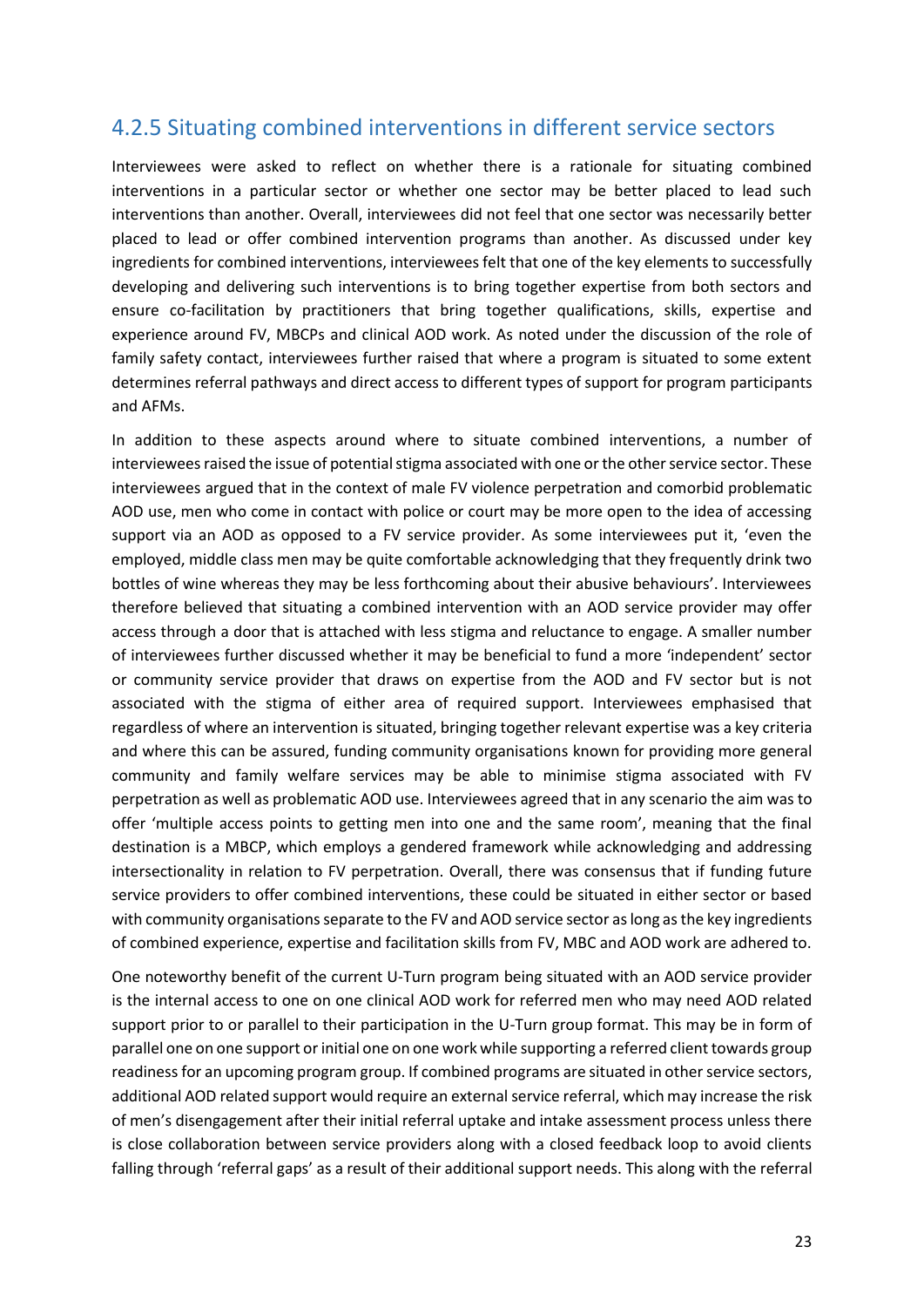pathways available for AFMs discussed above highlights the need for combined interventions to form part of integrated or at the very minimum closely coordinated holistic service responses to minimise client disengagement.

## <span id="page-24-0"></span>4.2.6 Offering combined interventions in residential AOD treatment

Given the emerging approach to funding and delivering combined group based interventions addressing FV and problematic AOD use, we asked interviewees whether they had a view on offering combined, group based interventions in longer term residential AOD treatment settings (i.e. residential rehabilitation facilities as opposed to shorter term detoxification facilities). Views of interviewees were mixed, with some raising concerns around how such group based interventions would be offered in settings that often support both female and male clients and clients who may have experienced and/ or used FV. These interviewees raised that careful consideration should be given on how to provide group based interventions in settings where residents include a broad range of clients without singling out or further stigmatising some residents.

However, some interviewees were generally supportive of extending combined interventions situated with the AOD sector to residential support settings. These interviewees felt there was a clear need to address FV in these settings due to the substantial known overlap of problematic AOD use and FV among clients accessing AOD support services. Interviewees felt that residential rehabilitation settings would therefore be a suitable environment to extend available onsite support services to MBCPs addressing the intersection of FV perpetration and problematic AOD use.

## <span id="page-24-1"></span>4.2.7 Voluntary versus mandatory program referral and participation

Interviewees were asked to share their views regarding referral pathways into combined group based interventions. While some were equally supportive of voluntary and mandatory referral pathways, especially AOD sector representatives felt that voluntary participation is likely going to be more beneficial than court mandated program attendance. This was specifically framed around addressing problematic AOD use. Interviewees had fewer concerns around mandating MBCPs but felt that behaviour change around AOD use requires initial motivation to change, which was described as less present in court mandated populations. However, other interviewees felt that there is sufficient evidence to suggest that AOD as well as FV focused interventions have demonstrated significant levels of effectiveness in mandated populations, thus arguing that with skilled motivational interviewing at program intake, referred clients should develop a readiness to change regardless of their initial referral pathway.

## <span id="page-24-2"></span>4.3 Summary

Focus group findings identify a shift in readiness for combined group based interventions addressing FV and AOD use among key stakeholders from justice, FV service/ MBCP providers, AOD and mental health services. Interview participants unanimously identified a clear need for combined interventions due to the substantial overlap of FV perpetration and problematic AOD use. While representatives from all areas felt that both sectors needed to invest in further upskilling to ensure a FV and AOD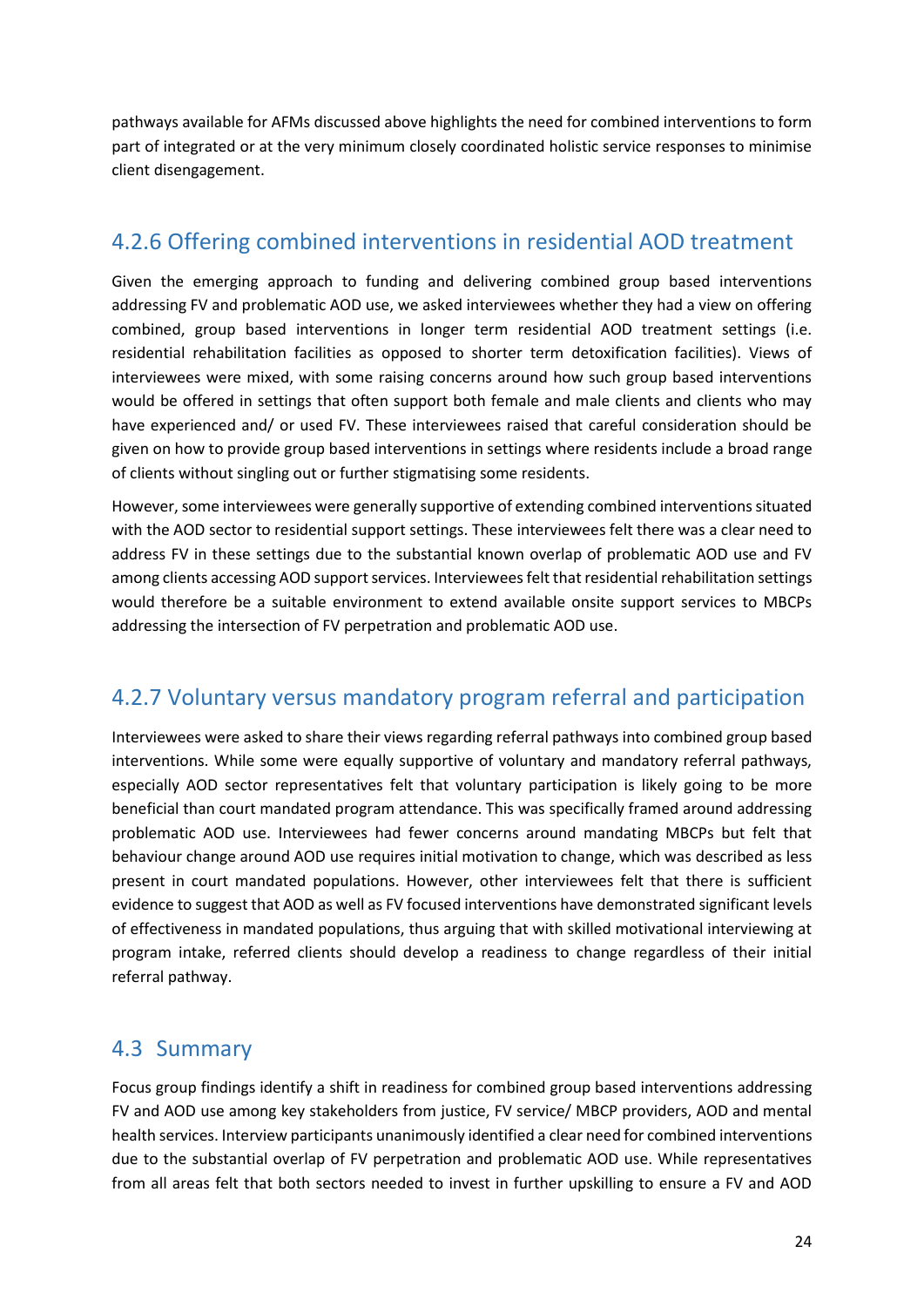informed development of future group based interventions, interviewees equally felt that both sectors had already made substantial improvements in terms of developing a clearer understanding of intersectionality and especially in the AOD sector an increasingly FV informed approach to client work.

While interviewees felt that either sector would be well placed to offer future combined interventions, strong emphasis was placed on the need to ensure a gendered framework, combined with a harm minimisation approach and clinical AOD expertise, regardless of where combined interventions are situated. Further, findings clearly highlight the need to ensure combined expertise from the AOD and FV/ MBCP sector in the development of combined interventions as well as their delivery through qualified, skilled co-facilitators. The combination of expertise, experience, qualifications and skills in the development and delivery of combined interventions was seen as crucial in order to ensure that programs offer a balance of accountability work, harm minimisation and education with the ultimate goal of increasing the safety of AFMs.

Findings further highlight the importance placed on the family safety contact component of perpetrator interventions. Interviewees strongly emphasised the need for adequate resourcing of dedicated family safety contact worker roles across programs. Findings regarding the family safety worker component along with where programs may best be situated further highlight the need for integrated service systems. Where referral pathways for additional support to program participants as well as AFMs require the involvement of external support services, a close coordination of referrals and service uptake along with relevant information exchange that keeps victims and perpetrators in view is crucial. In the longer term, preliminary focus group findings further support findings from a number of other FV program evaluations and clearly point towards the need to transition to fully integrated service responses to FV to minimise the risk of victims and perpetrators falling into service and referral gaps as the result of multiple referral pathways across different service sectors.

# <span id="page-25-0"></span>5. Evaluation Progress Update

All the stakeholder focus groups and interviews are complete. Group 3 of the U-Turn program is due to commence in March 2020, with group 4 commencing in the second half of 2020. At this point participants will be recruited through TaskForce using the same recruitment strategies outlined above and AFMs will be recruited with the assistance of the family safety contact worker. Data collected from group 1 participants around parenting skills and relationships for the purpose of the Monash honours student project in 2019 will not be included in further data collection as this project has been completed. Instead, a personal responsibility scale has been added in consultation with the program facilitators and will be administered by TaskForce at program intake and halfway through program participation and by the Monash evaluation team at program exit. Further, six months follow up interviews with program participants and AFMs from group 1 are due to commence at the end of March 2020 with participants who consented to a further follow up at their Wave 2 interview. The same follow up interviews will be conducted with consenting men and AFMs from group 2 and 3 six months post program conclusion. Six months follow up data will not be collected from group 4 participants as the six months follow up timepoint for the final group of the U-Turn trial will fall outside of the contracted evaluation timeframe.